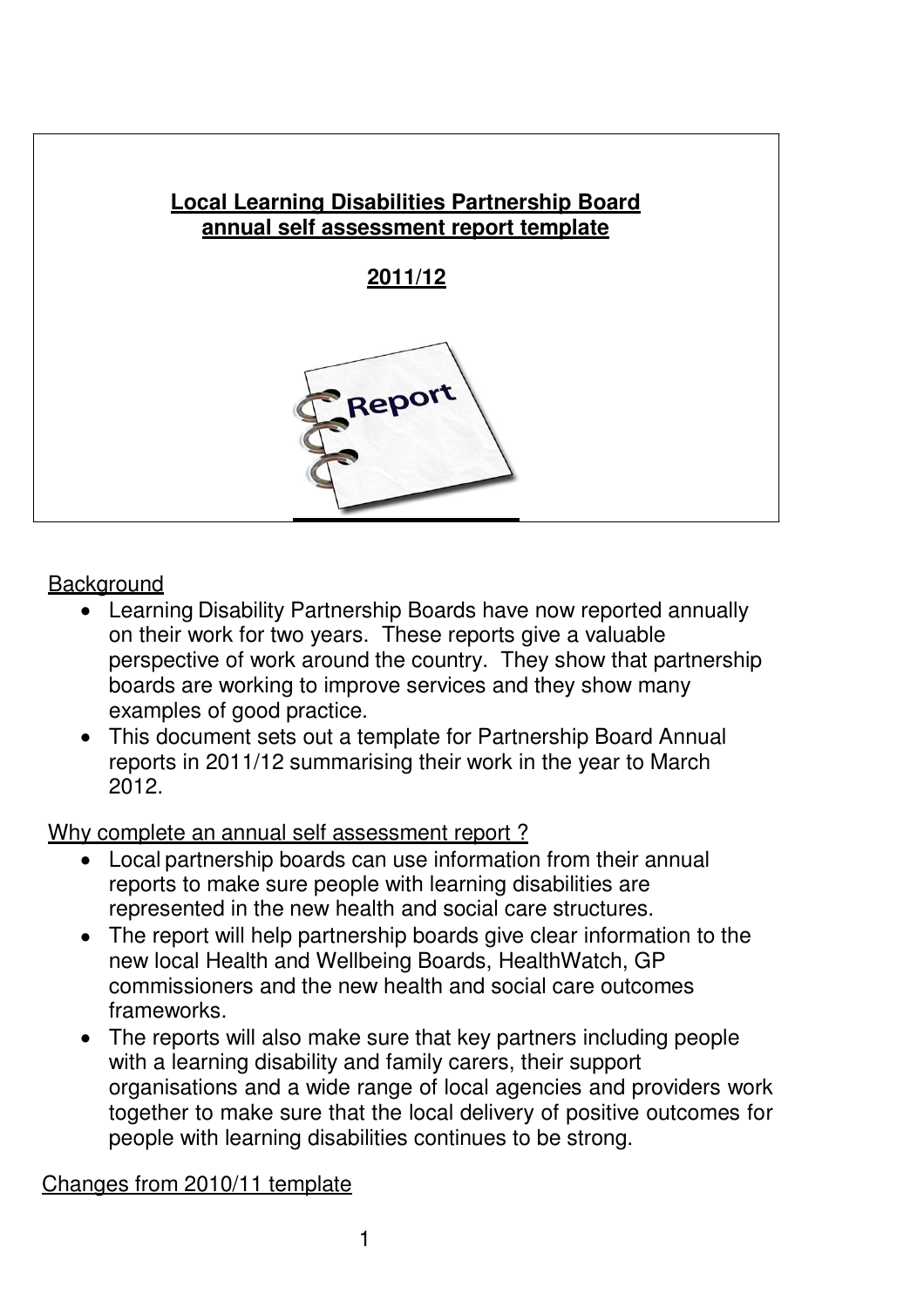- Changes from the 2010/11 template concentrate mainly on clarifying detail of the questions. Most changes respond to questions raised in the course of the data collection exercise in 2011.
- The key questions are intended to be straightforward and ask for a broad overall view and headlines rather than extensive detail. Areas can publish wider information on their own websites to provide more extensive context if they wish. In this case they can indicate where this is to be found.

## Benefits of local self assessment

- There is clear information on progress locally and where more action is needed on health, housing and employment.
- There is up to date information to use in local learning disabilities delivery plans.
- Information is available for Health and Wellbeing Boards to use in setting local targets and commissioning.
- There is evidence in each area for health and social care outcomes frameworks and Joint Strategic Needs Assessments.
- Information is clear and available to everyone.

# What Information to collect

- All information is about the financial year 1 April 2011 until 31 March 2012 unless the report says otherwise.
- Most information asked for will already be collected by councils and health services, so ask local learning disability leads in councils and PCTs first.

## Who can access the annual self assessment reports?

- All local partnership boards are being encouraged to enter the key details of their reports on the Learning Disabilities Observatory website. (We The Observatory is funded by the Department of Health for three years (March 2010 to March 2013) to collect and publish information on the health and care of people with learning disabilities.
- All partnership board report details received by the Learning Disabilities Observatory will be published on the Observatory's website – www.ihal.org.uk
- The Observatory will be publishing two reports based on the returns as it did on the 2010/2011 reports, one documenting the numbers, yes/no questions and RAG ratings, the other exploring the content of the text answers.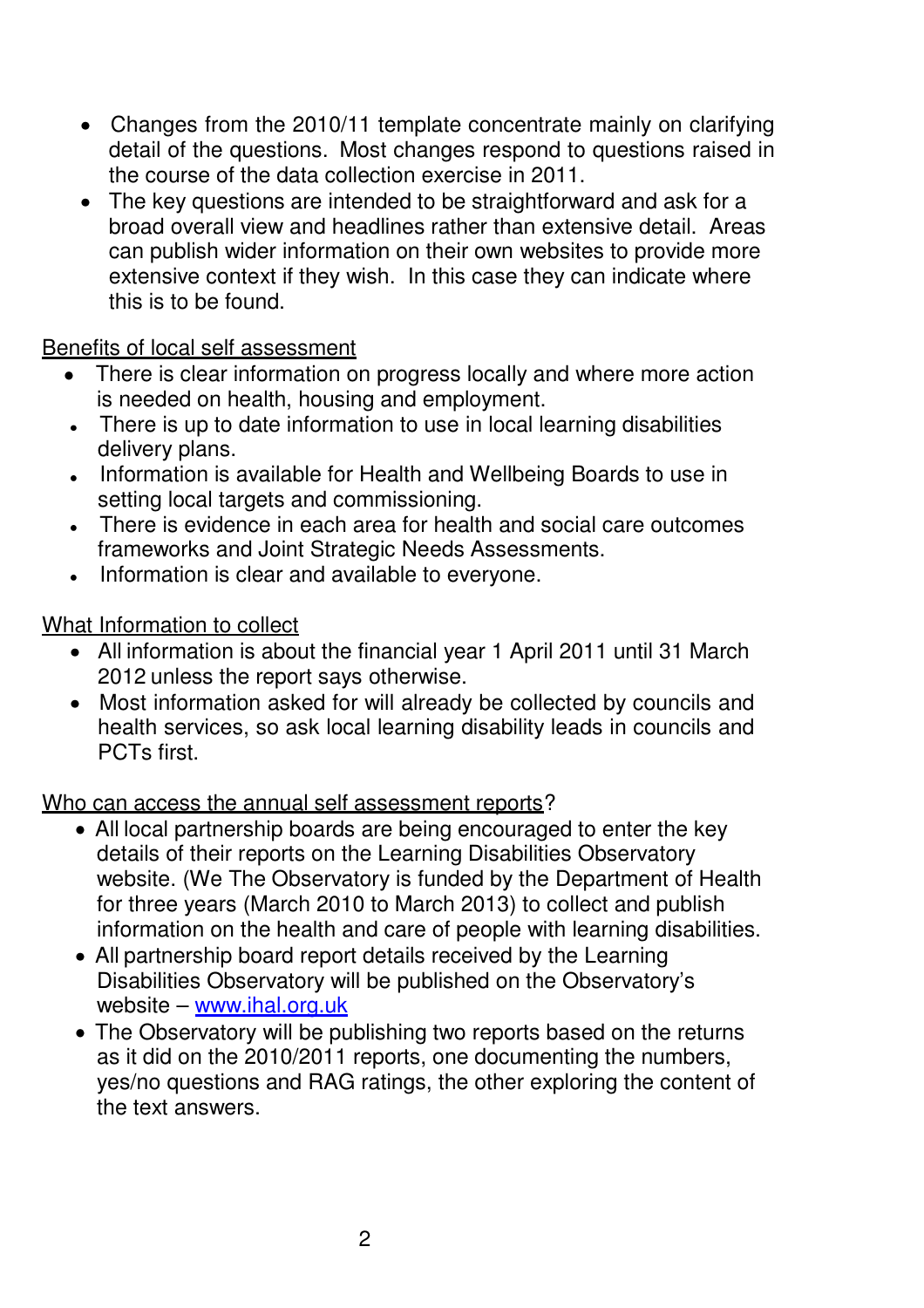![](_page_2_Picture_0.jpeg)

![](_page_2_Picture_1.jpeg)

0.1 Name of learning disability partnership board: **Halton Adult with Learning Disabilities Partnership Board**

0.2 Website address (if available):

0.3 Name of Local Authority: **Halton Borough Council**

0.4 Name of Primary Care Trust/s: **NHS Halton and St Helens part of NHS Merseyside PCT Cluster**

0.5 Name and contact details of partnership board lead officer: **Liz Gladwyn Email: liz.gladwyn@halton.gov.uk Tel: 0151 511 8120**

0.6 Details of local website where more extensive detail can be found (optional) **www.halton.gov.uk**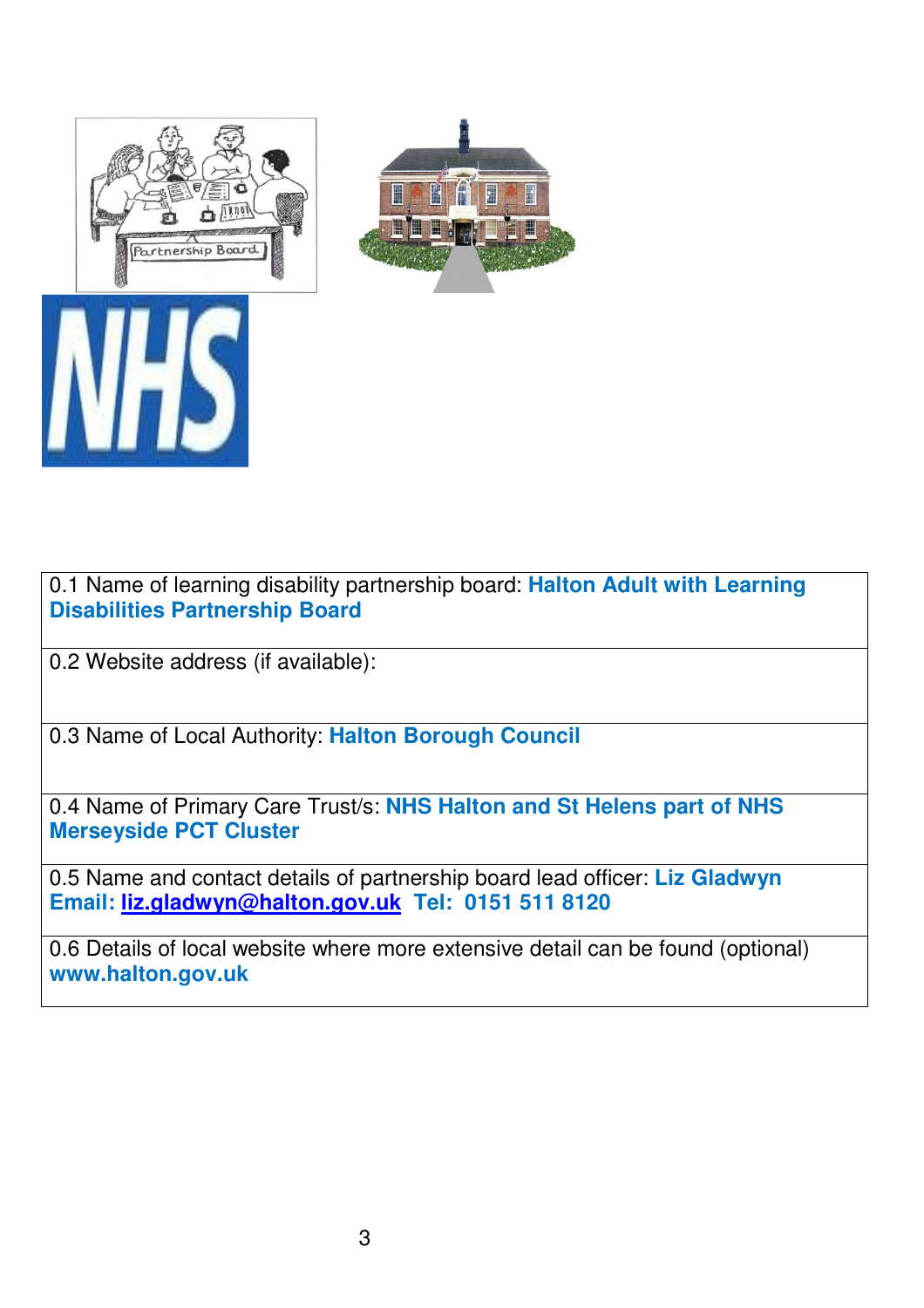# **1.Local picture**

![](_page_3_Picture_1.jpeg)

1.1 Does your JSNA contribute to your understanding and commissioning plans for achieving Value for Money**?** 

| Yes                 |  |
|---------------------|--|
| <b>No</b>           |  |
| <b>Not Answered</b> |  |

If yes, state the key actions that are planned to achieve value for money in services commissioned / planned for people with learning disabilities:

If Yes:

• Action 1 (1000 characters max):

**Develop a more effective range of community based support (The Model of Care) to offer person centred support to enable people to remain in their own homes and avoid hospital admissions. When admission to assessment and treatment beds is required, a fair, personal, effective and safe in-patient service will be available.** 

**A key element of the model of care is a shift of resources from hospital based services into community based support and includes the establishment of the Positive Behaviour Support Service. The service is engaging with families and service providers to develop better support for adults and children with learning disabilities and/or autism spectrum conditions who challenge services. Increased availability of appropriate local services will offer people with complex needs and their families, improved outcomes and reduce the number of people having to access distant specialist placements.** 

• Action 2 (1000 characters max):

**Earlier identification of and planning with older families not known to services that may require support in response to changing family circumstances.**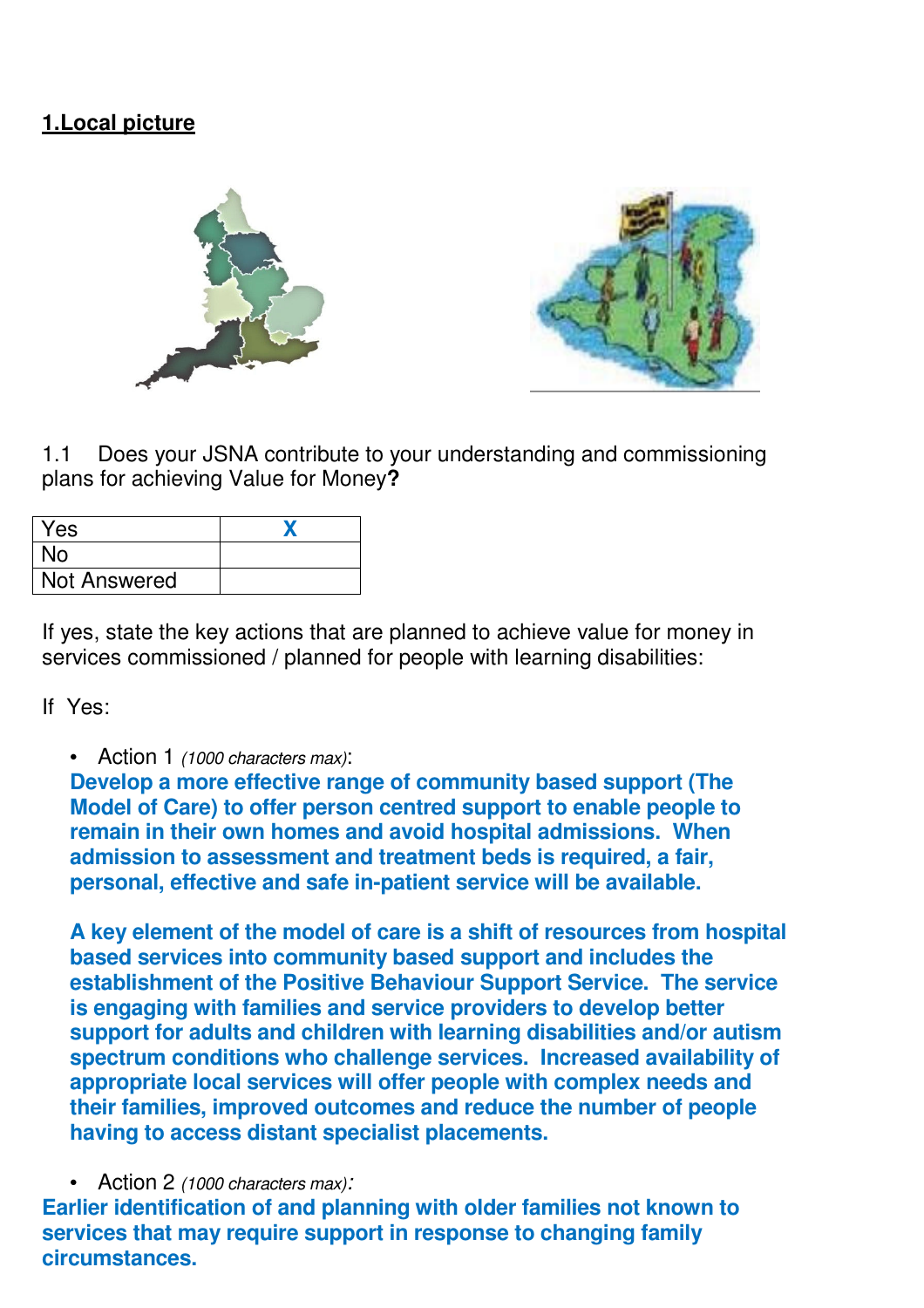**By reaching out to these families and offering early intervention and preventative support, they can be helped to maintain their caring role. Through building relationships with these families, plans can be put in place to respond to urgent situations such as carer's admission to hospital. It also means that support is available from people known to be cared for to support them through stressful periods in their lives, such as carer's absence through ill health or bereavement. This planned response offers reassurance to families and minimizes disruption for the cared for.** 

If no – state plans to meet this requirement:

- Plan component 1(1000 characters max):
- Plan component 2 (1000 characters max):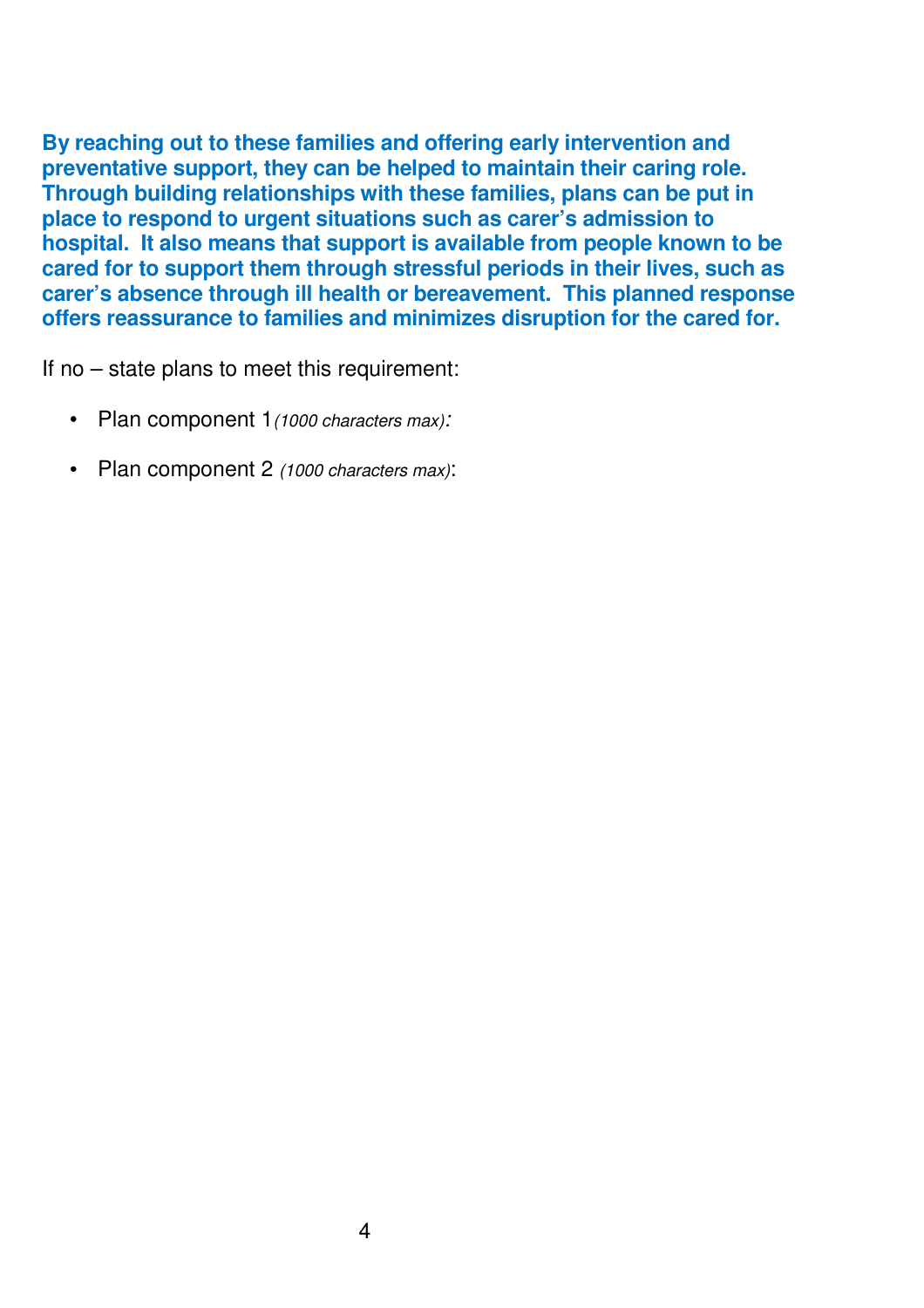1.2 Please enter the number of adults and young people with a learning disability who are known to the Local Authority social services as at 31 March 2012 in the following age and gender groups, also the number of them who belong to a minority ethnic group. You should include all whether or not they are receiving any services and whether or not they have been recently reviewed.

|              |        | <b>Number</b> | <b>Number</b><br>belonging to<br>a minority<br>ethnic group |
|--------------|--------|---------------|-------------------------------------------------------------|
| Age 14 to 17 | Male   | 115           | 2                                                           |
|              | Female | 47            | $\overline{2}$                                              |
| Age 18 to 64 | Male   | 221           | 3                                                           |
|              | Female | 173           | 3                                                           |
| Age $65+$    | Male   | 18            | 0                                                           |
|              | Female | 19            | 0                                                           |

Note – in age group 14 to 17, include all young people in this age band whether known to the local education authority (i.e. having a Special Educational Need comprising Moderate, Severe or Profound/Multiple learning difficulty at School Action Plus or Statement level) or to social care or children services or any combination of these.

1.4 What are the top 3 priorities relating to people with learning disabilities highlighted in your JSNA ?

#### Priority 1 (1000 characters max):

**Physical Health Needs:** Adults with learning disabilities generally suffer poorer physical health than the general population, experience health inequalities through difficulties in accessing generic healthcare and screening programmes and have a shorter life expectancy. To address this issue a number of key actions have been highlighted:

- Ensure GP practices are offering high quality health checks and encourage people to get their health checked and develop health action plans
- Improve access to universal health services and screening programmes
- Develop a more effective range of community support services to enable people to avoid hospital admissions and, where this is not possible, to provide a fair, personal, effective and safe in-patient service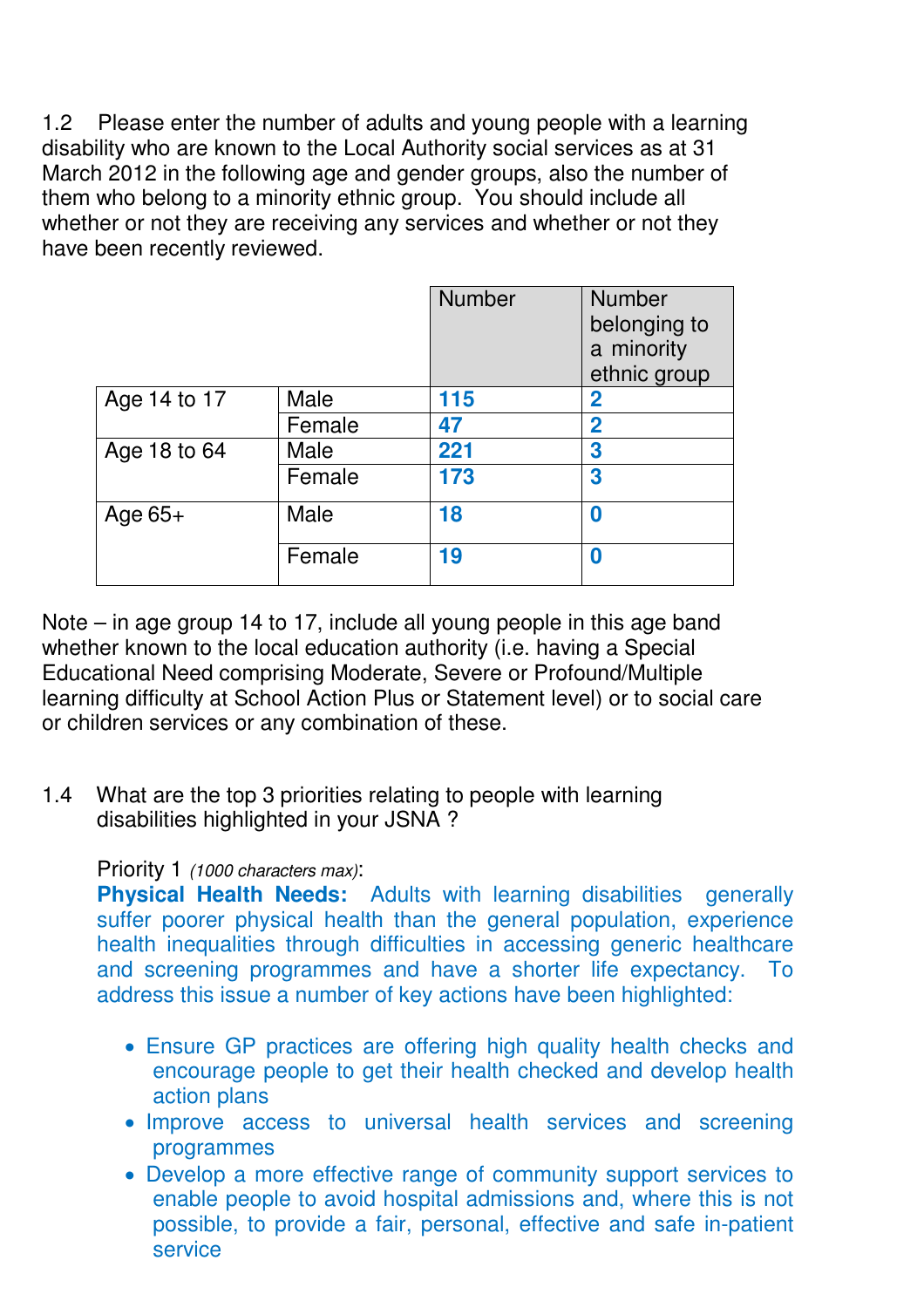• Improve data collection on health needs and record onward referrals to inform future commissioning and development of services

#### Priority 2 (1000 characters max):

**Life Opportunities:** It is important that people with learning disabilities have a range of life opportunities that enable them to be fully integrated members of their local community. In particular that there is a need to:

- Increase training and employment opportunities
- Develop effective community based local support for those who challenge services
- Provide information and advice to people with learning disabilities and their families on routes to housing
- Ensure robust processes are in place to identify and begin planning the transfer to adult services with young people and their families
- Ensure promotion of safeguarding, complaints processes and antibullying are ongoing and use a range of creative methods to get the message across

#### Priority 3 (1000 characters max):

**Ageing Population:** The JSN recognises that the learning disabilities population is ageing and this presents local services with particular issues:

- Consider people's changing needs as they move into later life
- Earlier identification and planning with older families not known to services that may require support in response to changing family circumstances

It has recently been agreed by the JSNA lead and commissioners that the physical, sensory and learning disabilities chapter should be reviewed during the financial year 2012-2013 and split to consider physical disabilities, autism and learning disabilities separately. The exact reconfiguration is still under discussion. The need for a separate needs assessment on learning disabilities is being considered as part of this.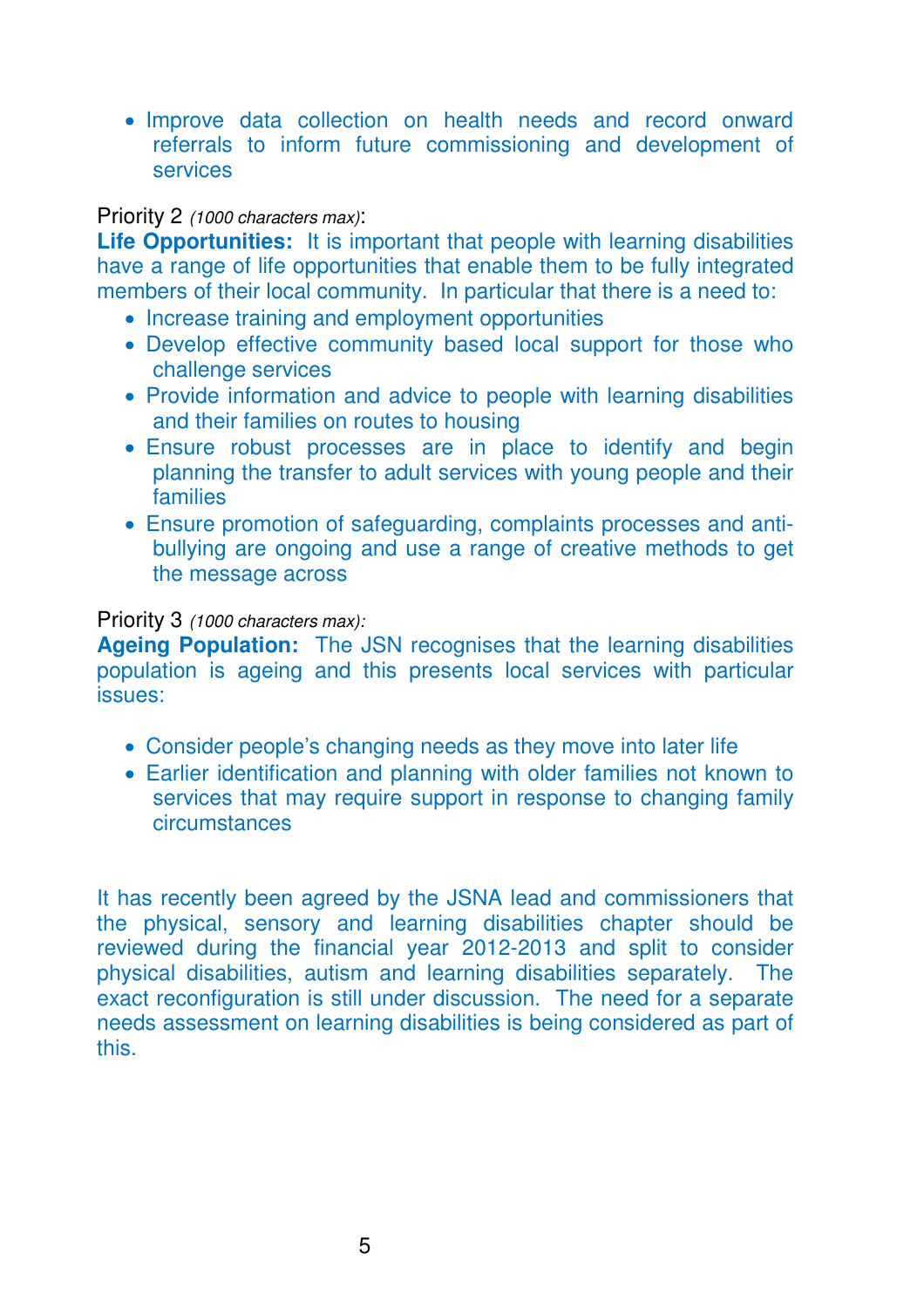1.5 What is the local budget for services for adults with a learning disability? SPECIFY as thousands of pounds.

|                                                                                                                                                                                                                                                                                                                                                                                                  | 2010/11 [£k] | 2011/12 [£k]   |
|--------------------------------------------------------------------------------------------------------------------------------------------------------------------------------------------------------------------------------------------------------------------------------------------------------------------------------------------------------------------------------------------------|--------------|----------------|
| Personal social services budget for people<br>aged 16-64 with learning disability.<br>This should include all the spending identified<br>in Personal Social Services Expenditure<br>returns, but also spending on people aged 65<br>and over who have required social care for a<br>learning disability before reaching the age of<br>65.                                                        | £15m         | £16m           |
| Health care budget for people with learning<br>disability. This should include to the total figure<br>identified in Programme Budgeting returns<br>programme category 6 (problems of learning<br>disability) plus the amount spent in programme<br>category 22 (social care) where the reason for<br>the social care requirement is learning<br>disability or problems directly arising from it. | £2.7m        | £2.7m          |
| How much of the money from each is<br>combined in a pooled budget (under S75 of the<br>2006 NHS Act)?<br>Do not include Delegated budgets under s76 or<br>s256                                                                                                                                                                                                                                   | £8.42m       | <b>No Pool</b> |
|                                                                                                                                                                                                                                                                                                                                                                                                  | £3.54m       | <b>No Pool</b> |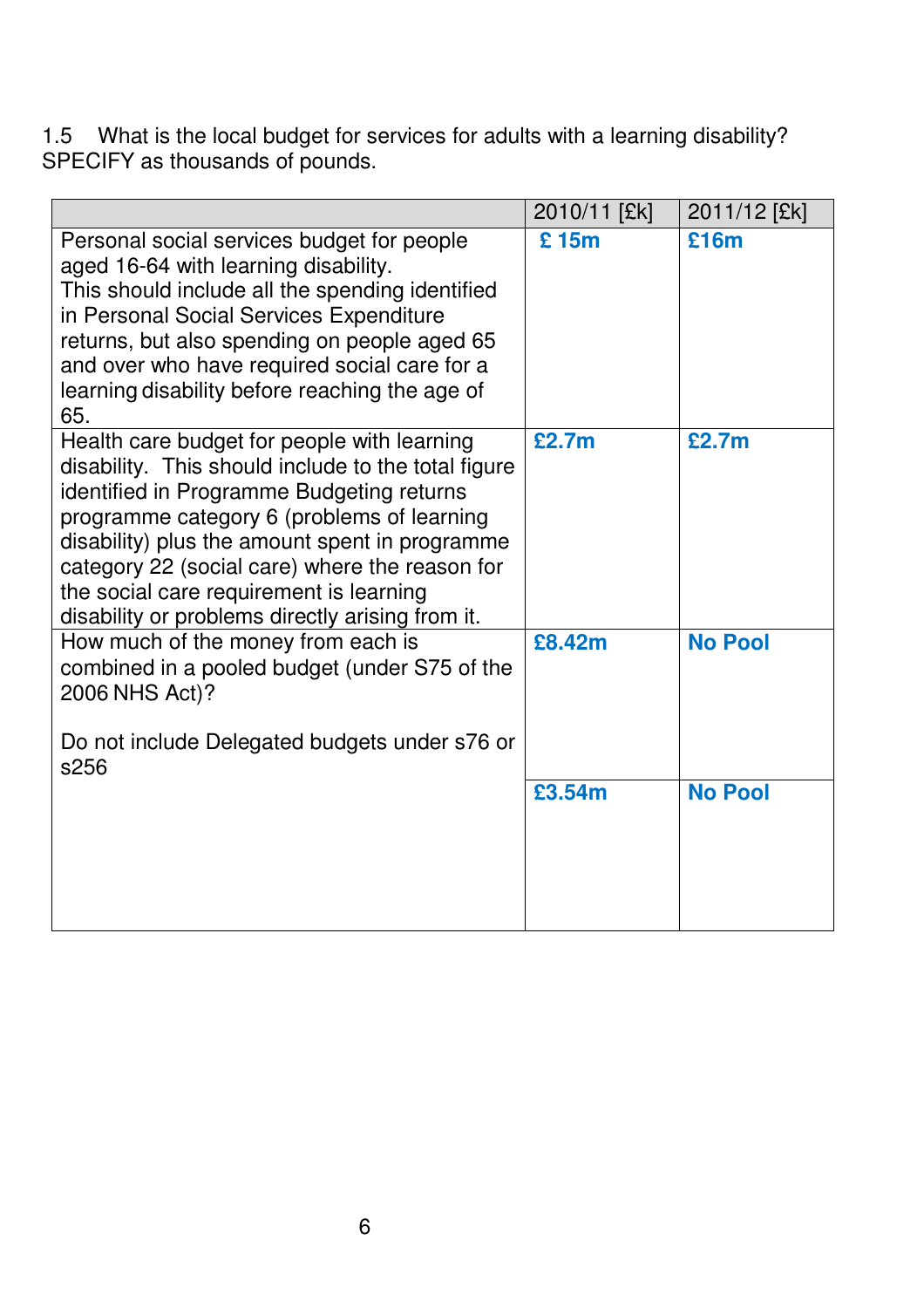## 1.6 Personalisation

How many adults aged 18 and over with learning disabilities (known to social care) have a personal budget?

| Year    | Number of adults with Personal<br><b>Budgets</b> |
|---------|--------------------------------------------------|
| 2009/10 | 5                                                |
| 2010/11 |                                                  |
| 2011/12 | 202 (Direct Payment & Virtual                    |

1.7 Do children's services offer personal budgets?

| Yes                 |  |
|---------------------|--|
| <b>No</b>           |  |
| <b>Not Answered</b> |  |

1.8 How many young people aged 16 or 17 receive direct payments? **Andrea Holland**

| Year    | Number of young people aged 16 or<br>17 receiving direct payments |
|---------|-------------------------------------------------------------------|
| 2009/10 | 29                                                                |
| 2010/11 | 26                                                                |
| 2011/12 | 6                                                                 |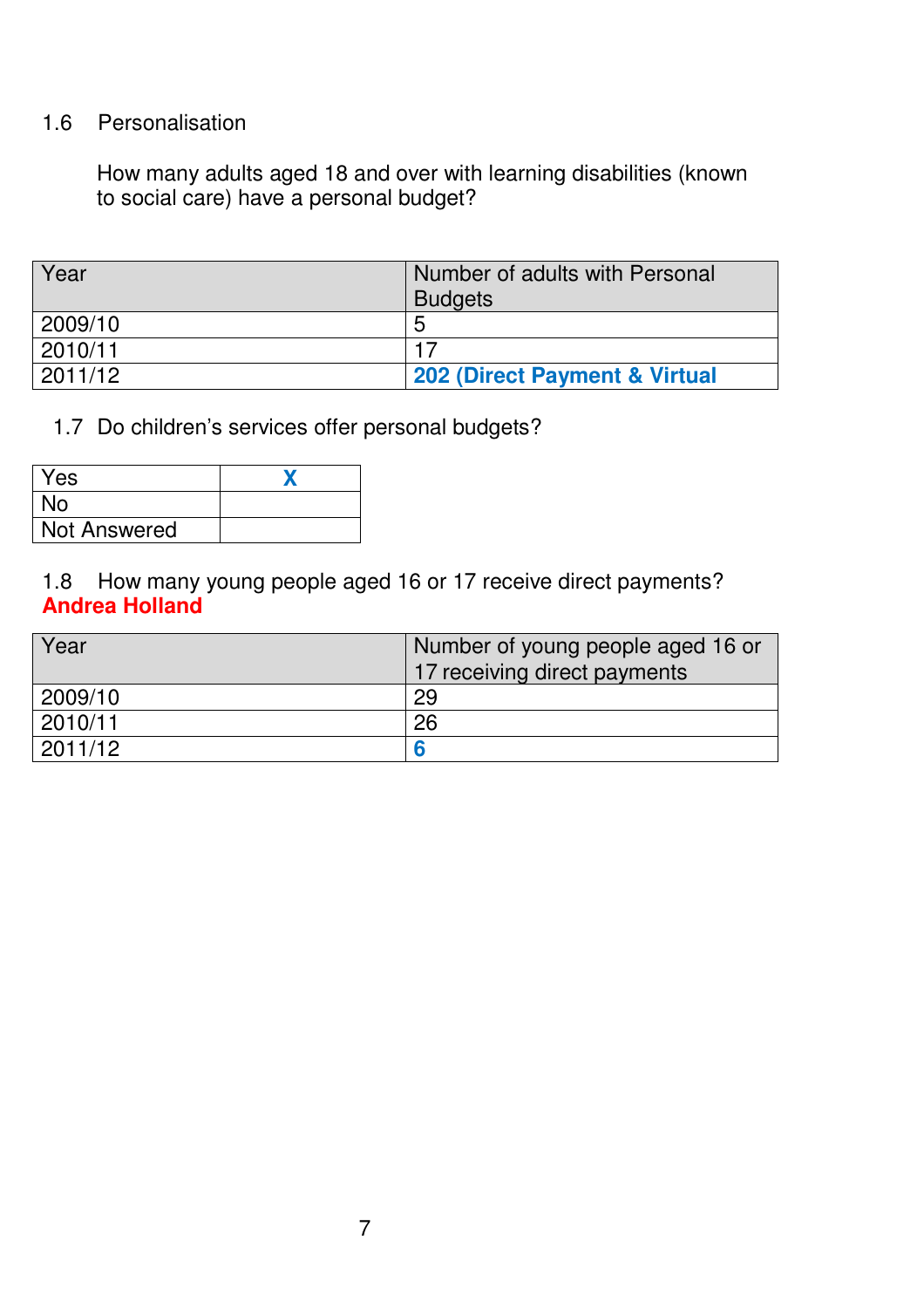## **2. The health of people with learning disabilities**

![](_page_9_Picture_1.jpeg)

![](_page_9_Picture_2.jpeg)

2.1 Did you complete the regional health self-assessment and performance framework for **2011**?

| Yes                 |  |
|---------------------|--|
| No.                 |  |
| In progress         |  |
| <b>Not Answered</b> |  |

Where can it be found? Please provide website or lead contact details:

- Contact lead email address: **chris.bean@hsthpct.nhs.uk**
- Website URL: **http://www.haltonandsthelenspct.nhs.uk**  $\bullet$
- 2.2 If you have answered 'in progress' or no, indicate when you expect this assessment to be started and/or completed
	- Anticipated start date: **n/a**  $\bullet$
	- Anticipated end date: **n/a**  $\bullet$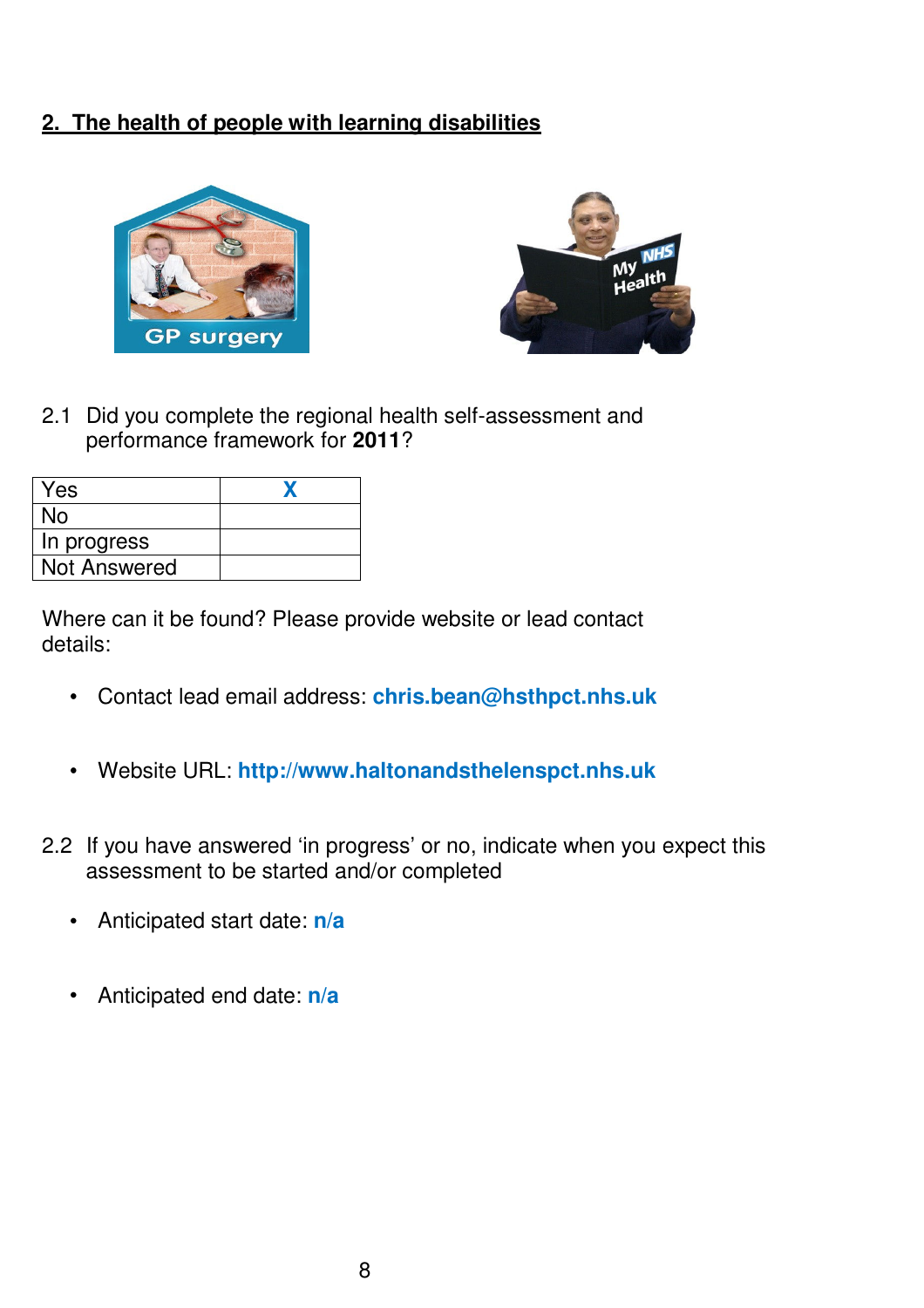**2.3 If you answered yes to question 2.1.1,** please complete the following summary table based on the results of that assessment. This should show the total number of detailed targets standards in each section scored at each level. (Note this is the 2011 Self-Assessment template, not the 2012 template)

| <b>RAG rating</b>      | <b>Red</b> | <b>Amber</b> | Green |
|------------------------|------------|--------------|-------|
| 1. Campus closure (2)  |            |              |       |
| standards)             |            |              |       |
| 2. Health inequalities |            |              |       |
| (9 standards)          |            |              |       |
| 3. Safeguarding (4     |            |              |       |
| standards)             |            |              |       |
| 4. Local               |            |              |       |
| commissioning (VPN)    |            |              |       |

2.4 Health checks. How many adults with learning disabilities were eligible for an annual health check, and how many received one?

The LD Observatory will provide data to pre-populate the rows from 2009/10 to 2010/11

| Year      | Eligible | Received |
|-----------|----------|----------|
| 2009/10   | 118      | 79       |
| 120010/11 | 582      | 173      |
| 20011/12  | 1,596    | 524      |

#### **The 2011/12 figure includes number of people eligible for health checks for Halton and St Helens combined.**

2.5 Please give details of the overall headline health needs of people known to services - from regional health self-assessment and performance framework.

#### (max 2000 characters):

**The health needs of adults with learning disabilities in Halton are wide ranging and reflect those identified in national policy, including the SAF performance framework. The focus since publication of Valuing People Now has been health checks, health passport and redesign of specialist health services (including development of Positive Behaviour Support Service).**

**Commissioners are working with colleagues in Public Health to refresh the JSNA and have decided to undertake a specific Needs Analysis for health, which will inform the overall chapter on learning disabilities. It is hoped that the work around data (see below) will be able to be included in the Needs**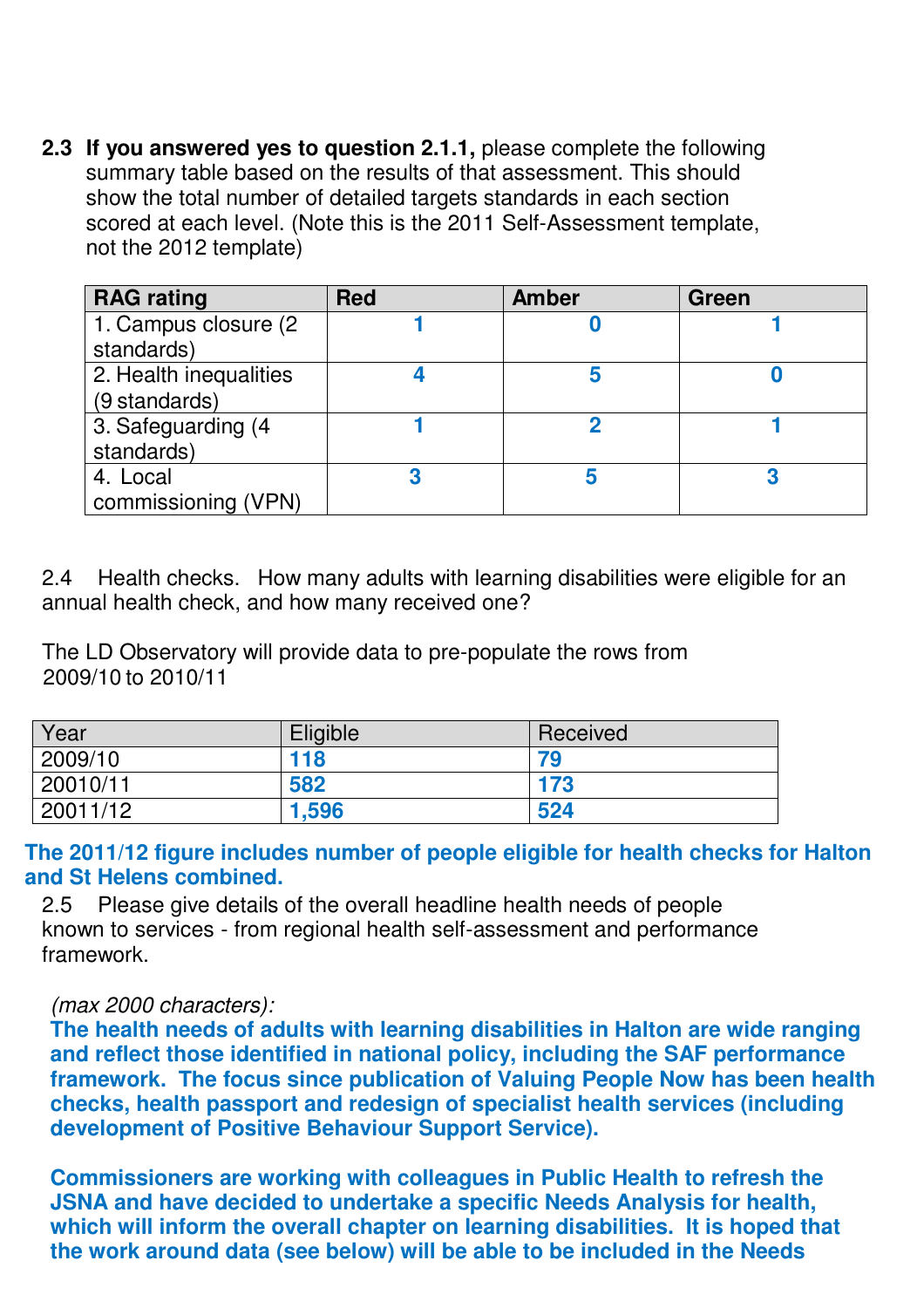#### **Analysis.**

**In order to drive forward transformation of service the health sub-group [Healthcare for All] has identified the following priorities for 2012/13:** 

- **1. Health Checks**
- **2. Health Passport**
- **3. Health Action Plans**
- **4. Mental Capacity Act (MCA)**
- **5. Communications**

**In addition to the above priorities, the commissioners (health and social care) are working through the Self Assessment Framework (SAF) to:** 

- **1. Review performance and evidence against other boroughs to identify areas where adoption of best practice will improve health outcomes, and the scores of SAF in 2012**
- **2. Work across health and social care services to drive the necessary transformation of services as per Valuing People Now**

**The health commissioner is currently also focusing on:** 

- **1. Data gaps as per IHaL report [NHS Data Gaps for Learning Disabilities. The information the NHS needs to monitor the health and healthcare of people with learning disabilities]**
- **2. Visual Impairment as per IHaL report [The Estimate Prevalence of Visual Impairment among People with Learning Disabilities in England]**
- **3. Acute Liaison Nurse as per Getting it Right Charter (Mencap)**
- **4. Strategic Health Facilitator as per DH guidance**
- **5. Winterbourne View Hospital as per reports published by DH, CQC and IHaL on 25th June**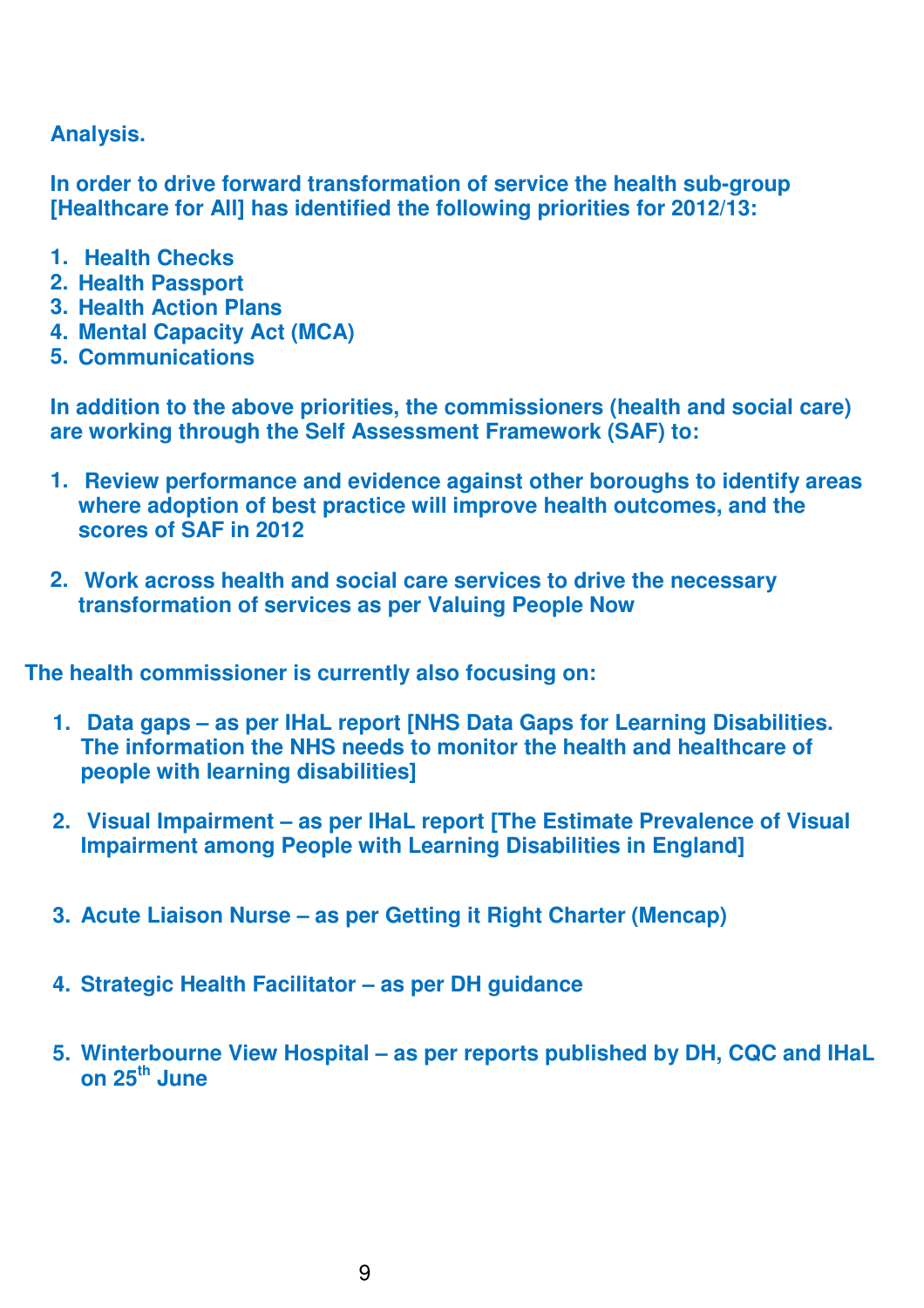2.6 Identify up to 4 local programmes/ developments supporting better health which have had the most positive outcomes ( include headlines website URL for more information, and lead contact details to share best practice):

|                | Headline<br>(up to 250<br>characters)                                                                                                                                                                                                                                                                                              | Website<br>location                                 | Contact<br>name   | Contact email<br>address      |
|----------------|------------------------------------------------------------------------------------------------------------------------------------------------------------------------------------------------------------------------------------------------------------------------------------------------------------------------------------|-----------------------------------------------------|-------------------|-------------------------------|
| $\mathbf{1}$   | The adoption of the To be included on<br>health passport<br>and development of which are in<br>a mini health<br>passport, which<br>will support adults<br>with learning<br>disabilities when<br>accessing all<br>healthcare services                                                                                               | <b>CCG websites,</b><br>development                 | <b>Chris Bean</b> | chris.bean@hsthpct<br>.nhs.uk |
| $\overline{2}$ | The development of To be included on<br>a Positive<br><b>Behaviour Support</b><br><b>Service (PBSS) for</b><br>adults and children<br>with learning<br>disabilities, whose<br>behavior<br>challenges<br>services. The<br>service is hosted<br>by Halton Borough<br><b>Council and has</b><br>been operational<br>since summer 2010 | <b>CCG websites,</b><br>which are in<br>development | <b>Chris Bean</b> | chris.bean@hsthpct<br>.nhs.uk |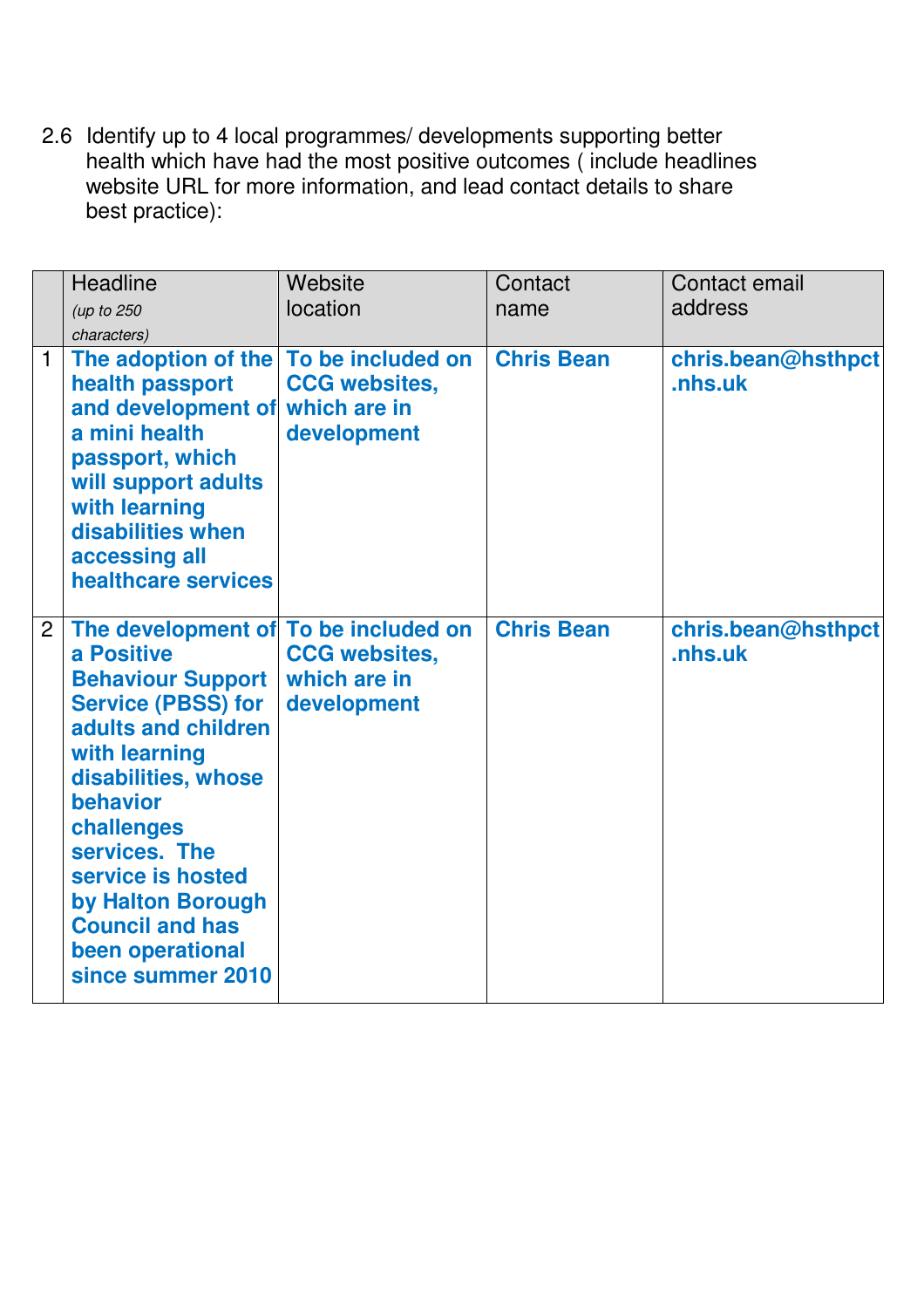| 3              | The redesign of<br><b>specialist</b><br>healthcare services which are in<br>for adults with<br>learning<br>disabilities, with<br>shift from in-patient<br>assessment and<br>treatment to<br>community based<br><b>services</b> | To be included on<br><b>CCG websites,</b><br>development | <b>Chris Bean</b> | chris.bean@hsthpct<br>.nhs.uk |
|----------------|--------------------------------------------------------------------------------------------------------------------------------------------------------------------------------------------------------------------------------|----------------------------------------------------------|-------------------|-------------------------------|
| $\overline{4}$ |                                                                                                                                                                                                                                |                                                          |                   |                               |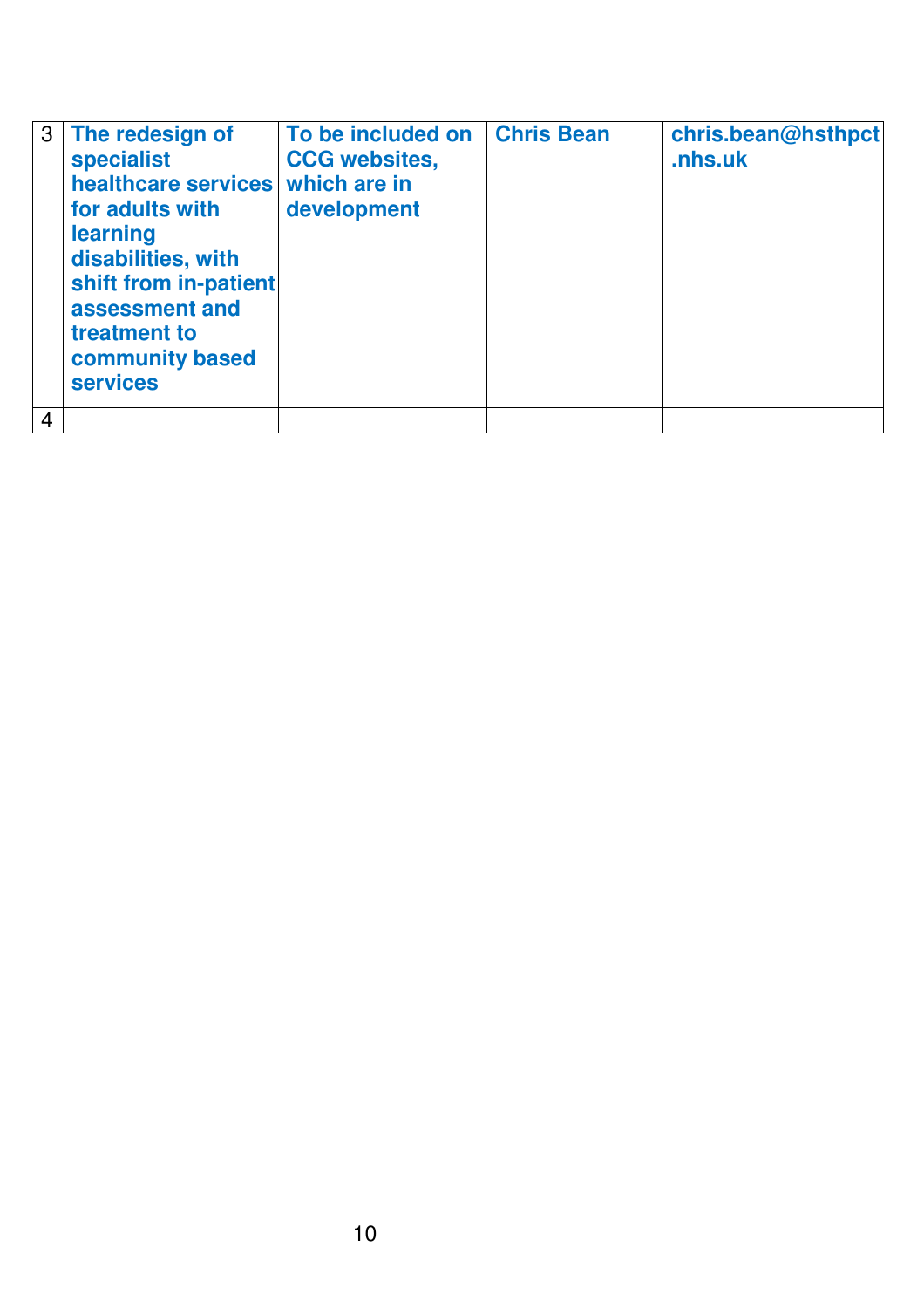# **3. Where people live**

![](_page_14_Picture_1.jpeg)

3.1 Do you have a comprehensive learning disability housing needs analysis that is part of the local authority housing strategy?

| Yes                 |  |
|---------------------|--|
| No                  |  |
| In progress         |  |
| <b>Not Answered</b> |  |

3.2 If you answered yes, is this part of the local Joint Strategic Needs Assessment (JSNA)?

| Yes                 |  |
|---------------------|--|
| No                  |  |
| <b>Not Answered</b> |  |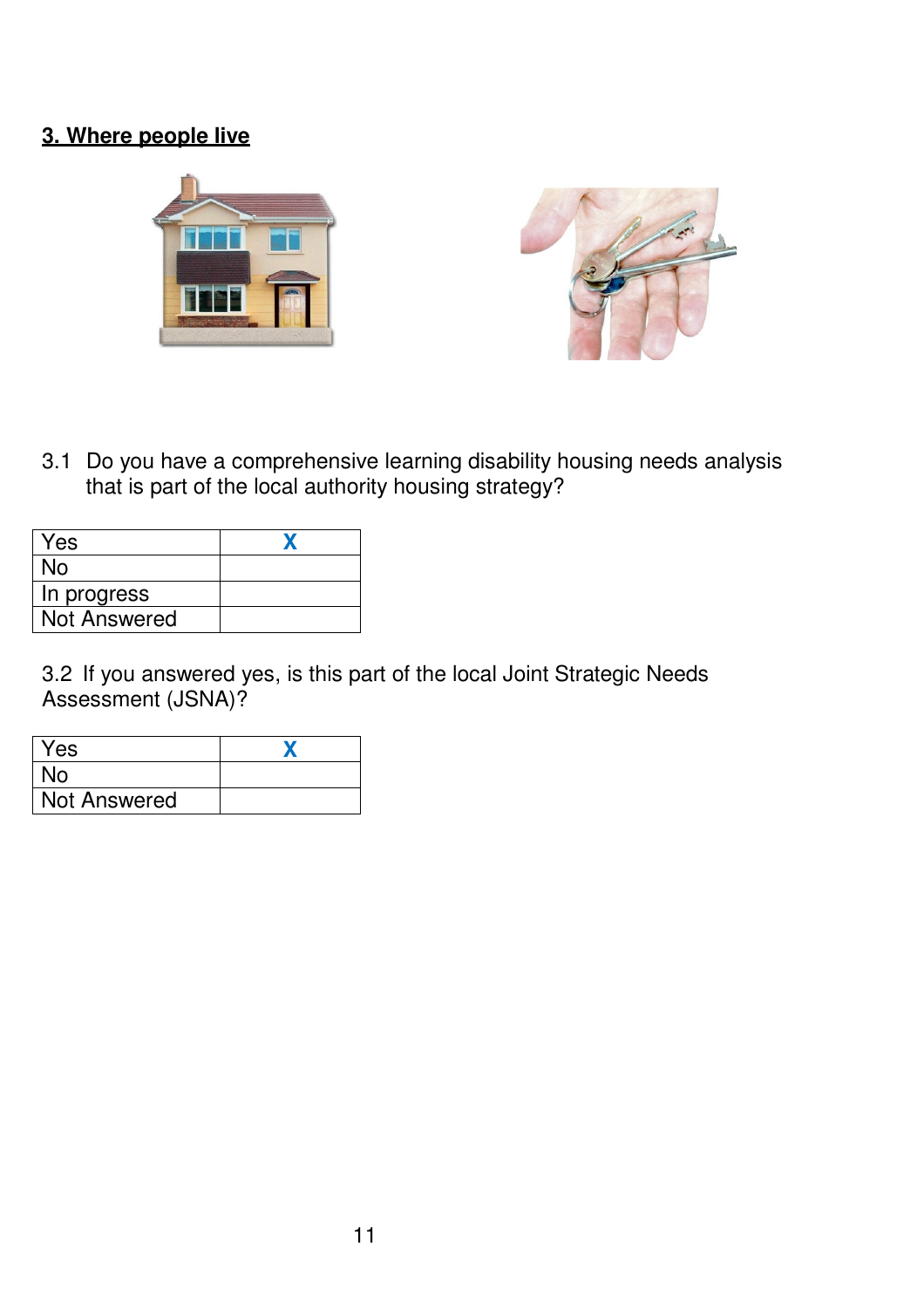3.3 The number of people with learning disabilities living in their own home or with family. This includes the following categories:

- Owner Occupier/Shared ownership scheme (where tenant purchases percentage of home value from landlord)
- Tenant Local Authority/Arms Length Management Organisation/Registered Social Landlord/Housing Association
- Tenant Private Landlord
- Settled mainstream housing with family/friends (including flat-sharing)
- Supported accommodation/Supported lodgings/Supported group home (accommodation supported by staff or + resident caretaker)
- Adult placement scheme
- Approved premises for offenders released from prison or under probation supervision (e.g., Probation Hostel)
- Sheltered Housing/Extra care sheltered housing/Other sheltered housing
- Mobile accommodation for Gypsy/Roma and Traveller community

The LD Observatory will provide data to pre-populate the rows from 2009/10 to 2010/11 from ASC-CAR published data

| Year                  | <b>Number</b> |
|-----------------------|---------------|
| 2009/10               | 298           |
| 2010/11               | 330           |
| 2011/12               | 304           |
| $2012/13$ (projected) | 304           |

3.4 Amount of overall learning disabilities social care spend (as thousands of pounds) used to fund residential and nursing home placements. Give gross amounts (as thousands of pounds), including total spend by local authority, PCT contributions (if any) and (where known) selffunded contributions.

| Year                  | <b>Number</b> |
|-----------------------|---------------|
| 2009/10               | £2,734        |
| 2010/11               | £2,826        |
| 2011/12               | £3,183        |
| $2012/13$ (projected) | £3,341        |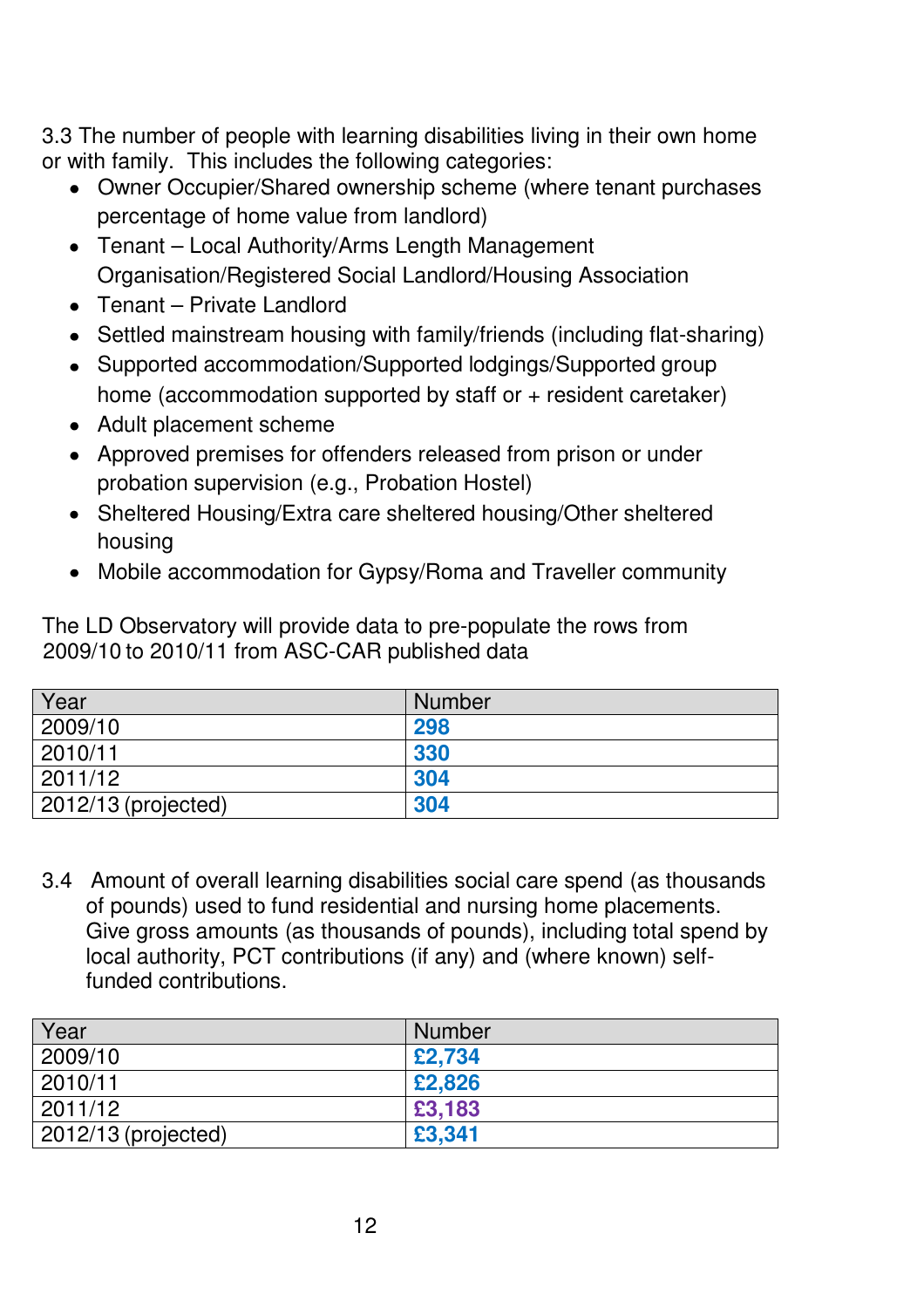3.5 Please give data to show total numbers of people (known to health and/or social care) living outside the local authority area:

| Type of accommodation            | <b>Number</b> | <b>Total Annual Cost</b><br>in £k |
|----------------------------------|---------------|-----------------------------------|
| In registered care home settings |               | £1,011m                           |
| In nursing home placements       |               | £56k                              |
| In supported living              |               | £337k                             |
| Other please state below         |               |                                   |

3.5.9 Specify other types of accommodation reported in table 3.5 (250 chars max)

## **Not Applicable**

- 3.6 Number of young people (aged 14-25 years) in out of area residential specialist education placements?  **8**
- 3.7 State the number of current ordinary residence disputes in which the LA or the PCT is a party. This should include all disputes where the authority is formally in contact with another authority irrespective of whether the dispute has been escalated to a dispute resolution process.

| As a placing authority | As a host authority |  |
|------------------------|---------------------|--|
|                        |                     |  |

3.8 Specify how the total gross spend on accommodation is divided between the following types of providers. The total of these figures should be the same as the total of the figures at 3.4 (above)

|                                                                 | Pounds (£k) |
|-----------------------------------------------------------------|-------------|
| In house (Local Authority)                                      | £119        |
| $\frac{1}{3}$ <sup>rd</sup> sector / charities (not for profit) | £2,041      |
| Private/ independent sector (for profit)                        | £1,006      |
| Other (please specify in 3.8.5 below)                           | £17         |

<sup>3.8.5</sup> Specify other sector referenced in 3.8 above (max 1000 characters):

## **Adult Placement**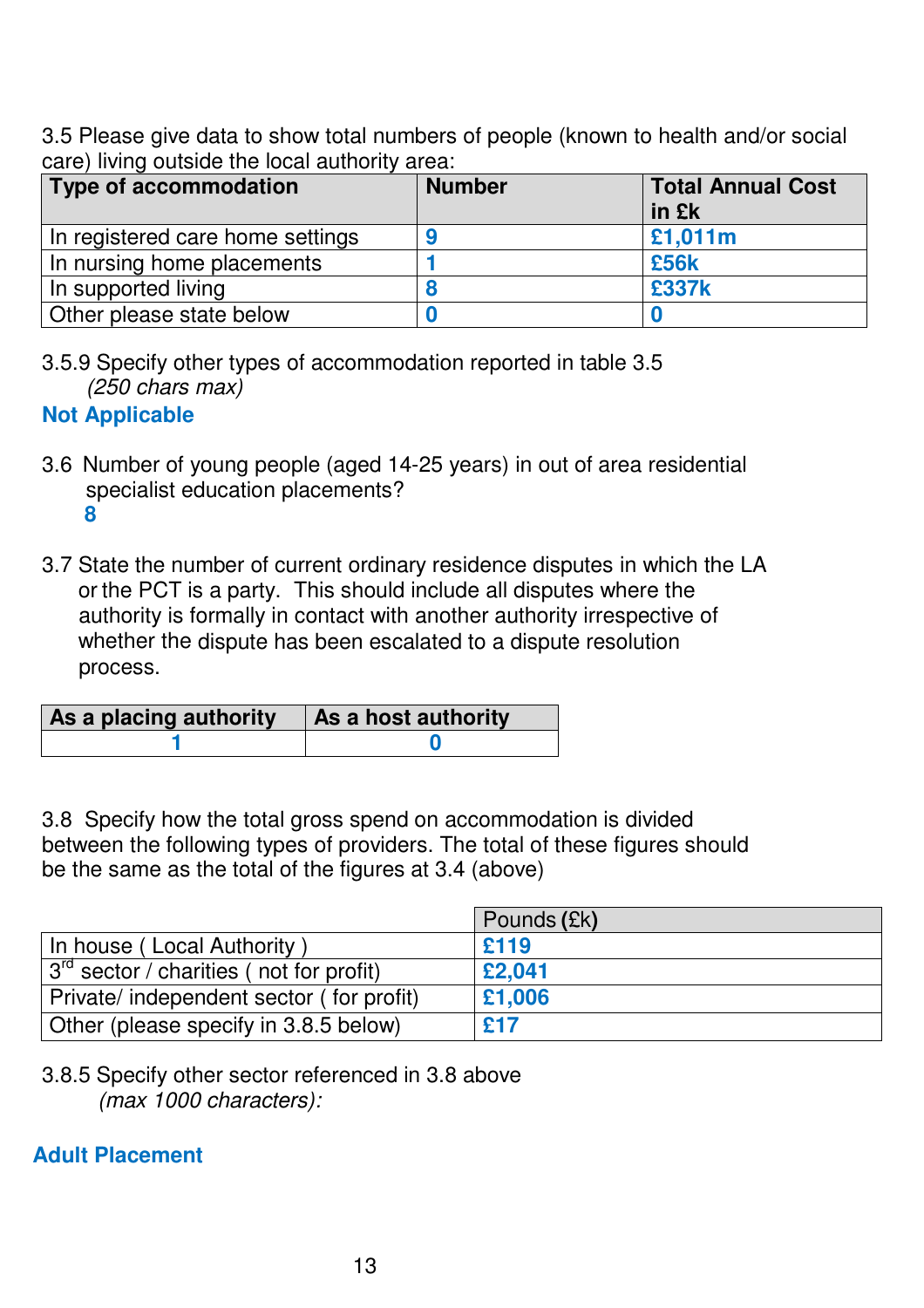3.9 Do you have a current local housing plan to support more people into supported living?

| Yes                 |  |
|---------------------|--|
| No                  |  |
| <b>Not Answered</b> |  |

3.9.2 If yes how many people will move into supported living during the next 3 years? (estimated number): **30**

3.10 Describe the outline of your local housing plans for people with learning disabilities during the next 5 /10 years (2000 characters max):

**Property Pool Plus the Merseyside Regional choice based lettings system went live in the Borough in June 2012. This offers greater transparency in housing choice by enabling those registered for housing to view available properties and their level of priority. Support is available to help navigate the system.** 

**The learning disabled population in the Borough is ageing and current accommodation options are becoming unsuitable as their needs change. This has led to increased demand for more accessible properties for shared supported living and there is a shortage of this type of property in the Borough. The Council has identified capital investment to contribute to the increased costs of building this type of property and is working in partnership with Cosmopolitan Housing Association on plans for 10 new bungalows built to lifetime homes standards on three sites.** 

**Consultation on Halton's Core Strategy has been completed and the strategy will be adopted in autumn 2012. It includes proposals to encourage developers to adopt the lifetime homes standards on all new build housing to meet the demands of an ageing population.** 

**In addition, the Affordable Housing Policy requests developers to incorporate a proportion of affordable properties in new estates and ensure that there is a suitable mix of properties including those that meet the needs of vulnerable adults.** 

**The need for increased provision of Extra Care Housing has been recognised to meet the demands of an ageing population and support people in their own homes avoiding admission to residential care. Two new build schemes will be opening in 2012 and 2013 offering a total of 137 units, which are a mix of shared ownership and rental properties.** 

**During the year the Council subscribed to Housing Options. This has proved a valuable resource for professionals to check current advice on a**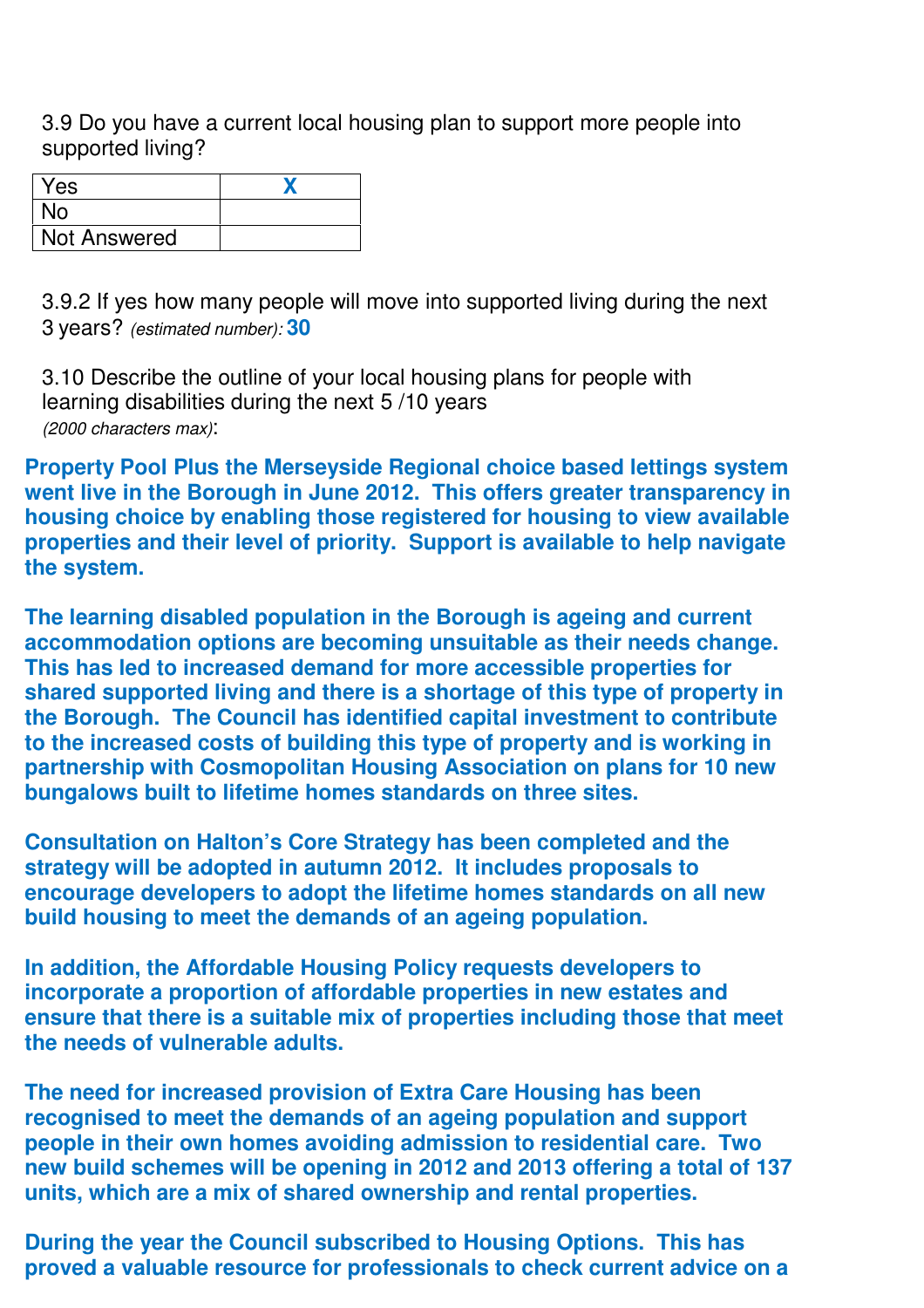#### **range of housing and tenancy related issues. Housing Options have also visited Halton to give expert guidance on housing related matters to both professionals and families.**

3.11 Give a summary of up to 4 best practice initiatives and / or plans to support changes in local housing provision and use of resources. Here give headlines, with website address for further details of initiatives, lead contact names and email addresses.

|                | Headline (up to                                                                                                                                                                                                                              | Website                         | Contact name       | Contact email                 |
|----------------|----------------------------------------------------------------------------------------------------------------------------------------------------------------------------------------------------------------------------------------------|---------------------------------|--------------------|-------------------------------|
|                | 250 characters)                                                                                                                                                                                                                              | location                        |                    | address                       |
| 1              | <b>New build accessible</b>                                                                                                                                                                                                                  | http://members/docu Liz Gladwyn |                    | liz.gladwyn@halt              |
|                | bungalows                                                                                                                                                                                                                                    | ments/g4017/Public%             |                    | on.gov.uk                     |
|                |                                                                                                                                                                                                                                              | 20reports%20pack,%2             |                    |                               |
|                |                                                                                                                                                                                                                                              | 012th-Jul-                      |                    |                               |
|                |                                                                                                                                                                                                                                              | 2012%2014.00,%20Ex              |                    |                               |
|                |                                                                                                                                                                                                                                              | ecutive%20Board.pdf?            |                    |                               |
|                |                                                                                                                                                                                                                                              | $T=10$                          |                    |                               |
| $\overline{2}$ | <b>Housing Options for</b><br><b>Disabled Adults - An</b><br>accessible guide about<br>different types of<br>accommodation and<br>support and how to plan<br>to get a home. This was<br>developed in<br>consultation with self-<br>advocates | <b>Not yet</b><br>available     | <b>Liz Gladwyn</b> | liz.gladwyn@halt<br>on.gov.uk |
| 3              |                                                                                                                                                                                                                                              |                                 |                    |                               |
| $\overline{4}$ |                                                                                                                                                                                                                                              |                                 |                    |                               |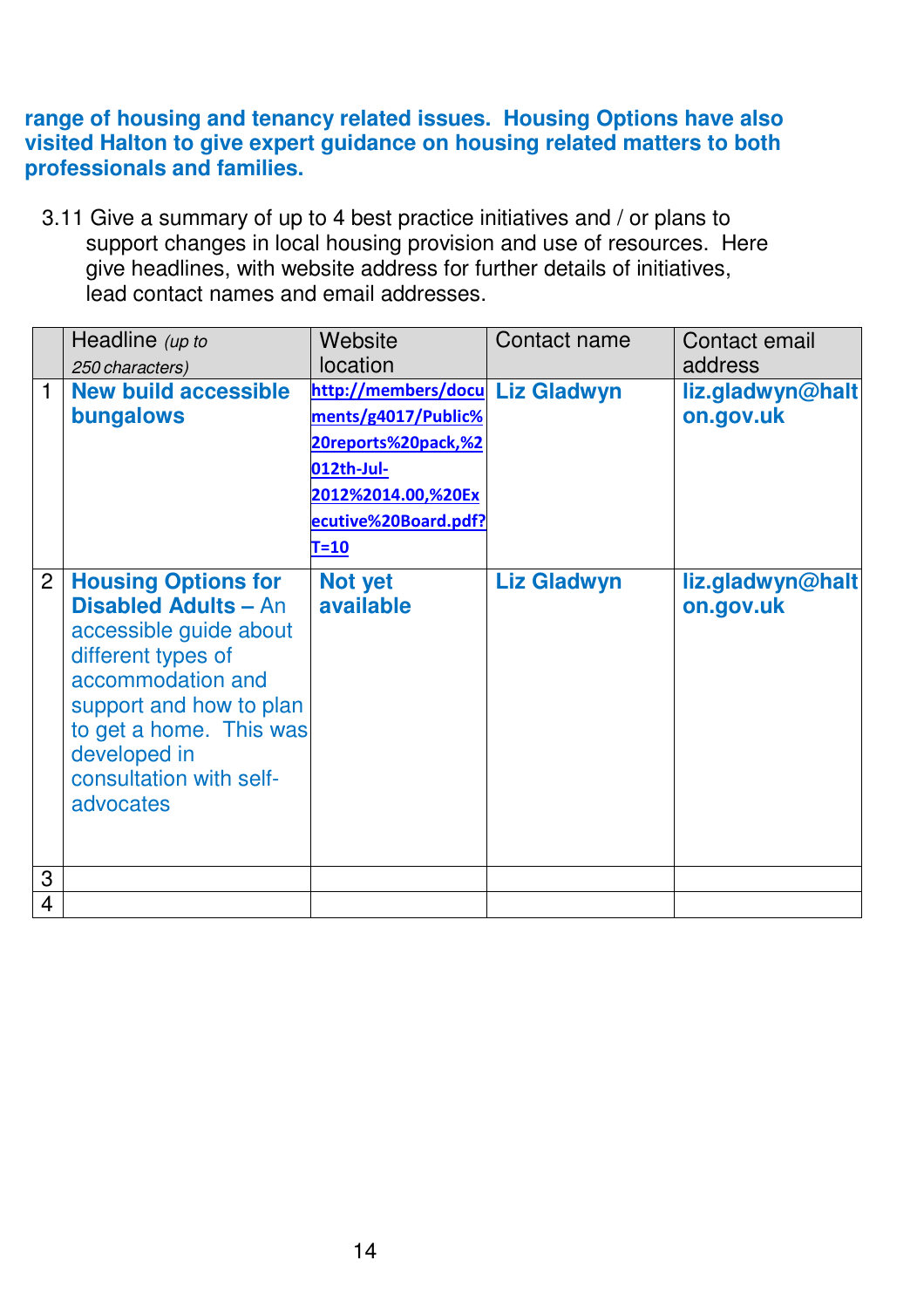# **4. Employment**

![](_page_19_Picture_1.jpeg)

![](_page_19_Picture_2.jpeg)

- 4.1 Please show the numbers of people with learning disabilities in paid employment (including being self-employed) known to local authorities
- LD Observatory will provide data to pre-populate 2009/10 to 2010/11 from ASC-CAR returns

| <b>Category</b>                                                                                                        | 2009/10 | 2010/11          | 2011/12          | 2012/13<br>(projected) |
|------------------------------------------------------------------------------------------------------------------------|---------|------------------|------------------|------------------------|
| Working as a paid employee<br>or self-employed<br>(Less than 16 hours per<br>week) and not in unpaid<br>voluntary work | 30      | 30               | 32               | 32                     |
| Working as a paid employee<br>or self employed (16 hours<br>or more per week) and not in<br>unpaid voluntary work      | 0       | $\boldsymbol{0}$ | $\boldsymbol{0}$ | 0                      |
| Working as a paid employee<br>or self-employed<br>and in unpaid voluntary work                                         | 15      | 15               | 14               | 14                     |
| In unpaid voluntary work<br>only                                                                                       | 65      | 70               | 75               | 72                     |

4.2 Do you have an up-to-date local employment strategy for people with learning disabilities?

| Yes          |  |
|--------------|--|
| <b>No</b>    |  |
| Not Answered |  |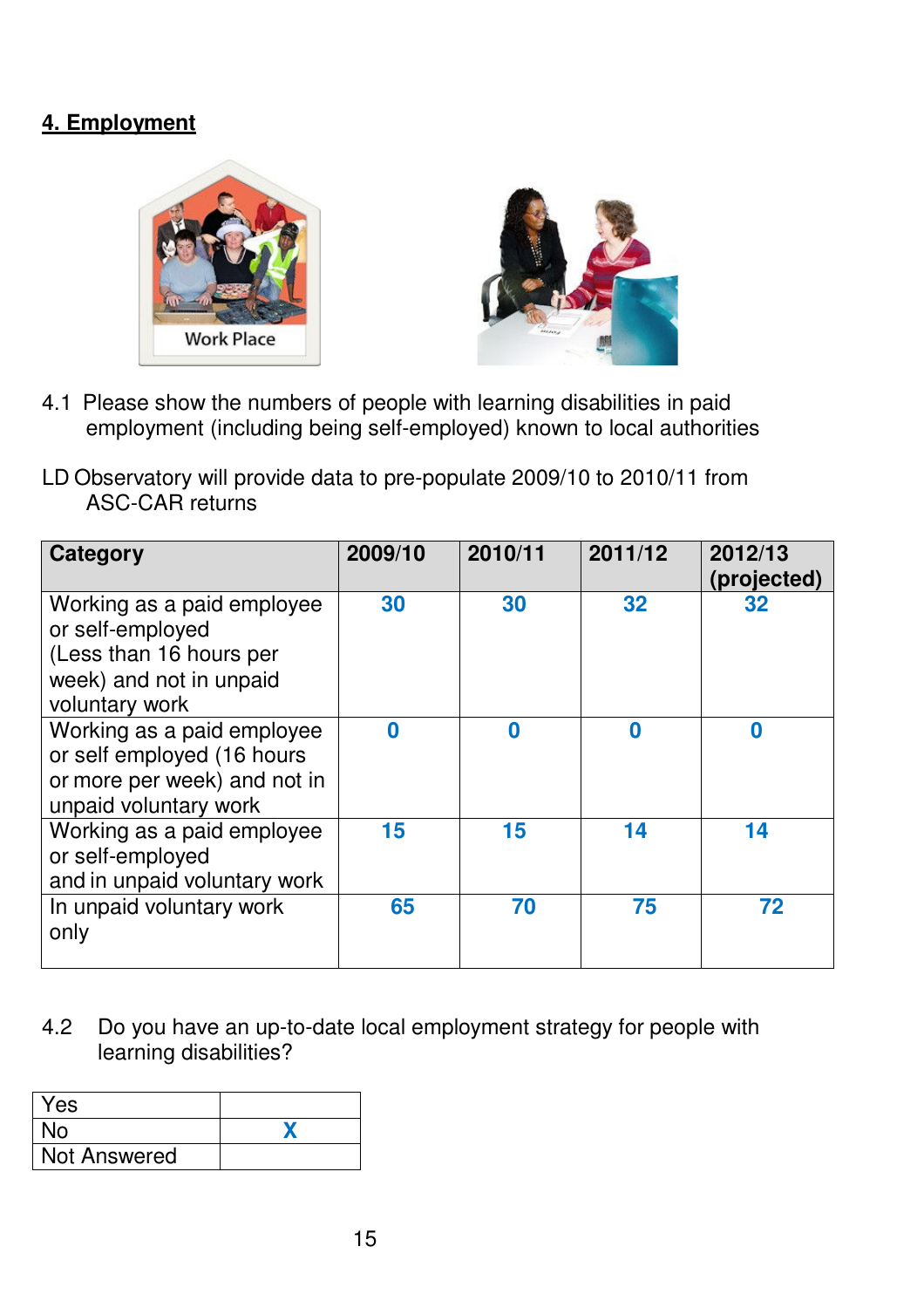4.3 Are you implementing a plan for each young person aged 14-25 to get a job when they leave education? Evidence for this could include:

- People getting paid jobs or self-employment when they leave education;
- Young people doing meaningful work experience in community-based settings;
- Support for young people to do paid evening and weekend jobs;
- Supported employment agencies working with schools for age 14;
- Person-centred transition planning with an employment focus as per 'How to guide: learning from the Valuing People Now employment demonstration sites', HMG, March 2011 www.valuingpeoplenow.dh.gov.uk/webfm\_send/463

| Yes          |  |
|--------------|--|
| No           |  |
| Not Answered |  |

4.4 What is the total gross local authority spend (in thousands of pounds) on day services for people with learning disabilities (including any contributions from the PCT and from self-funder contributions of which the local authority is aware). Include any directly related spend on transport. [£k]

## **£2,108K**

4.5 What is the total gross local authority spend (in thousands of pounds) on supported employment for people with learning disabilities (not deducting any income from self-funder contributions). [£k]

## **Included in 4.4 (excludes comfort funds)**

4.6 Give a summary of up to 4 local models/ programmes which have been used in your area and which have successfully supported people into employment. Here give headlines, with website address for further details of initiatives, lead contact names and email addresses.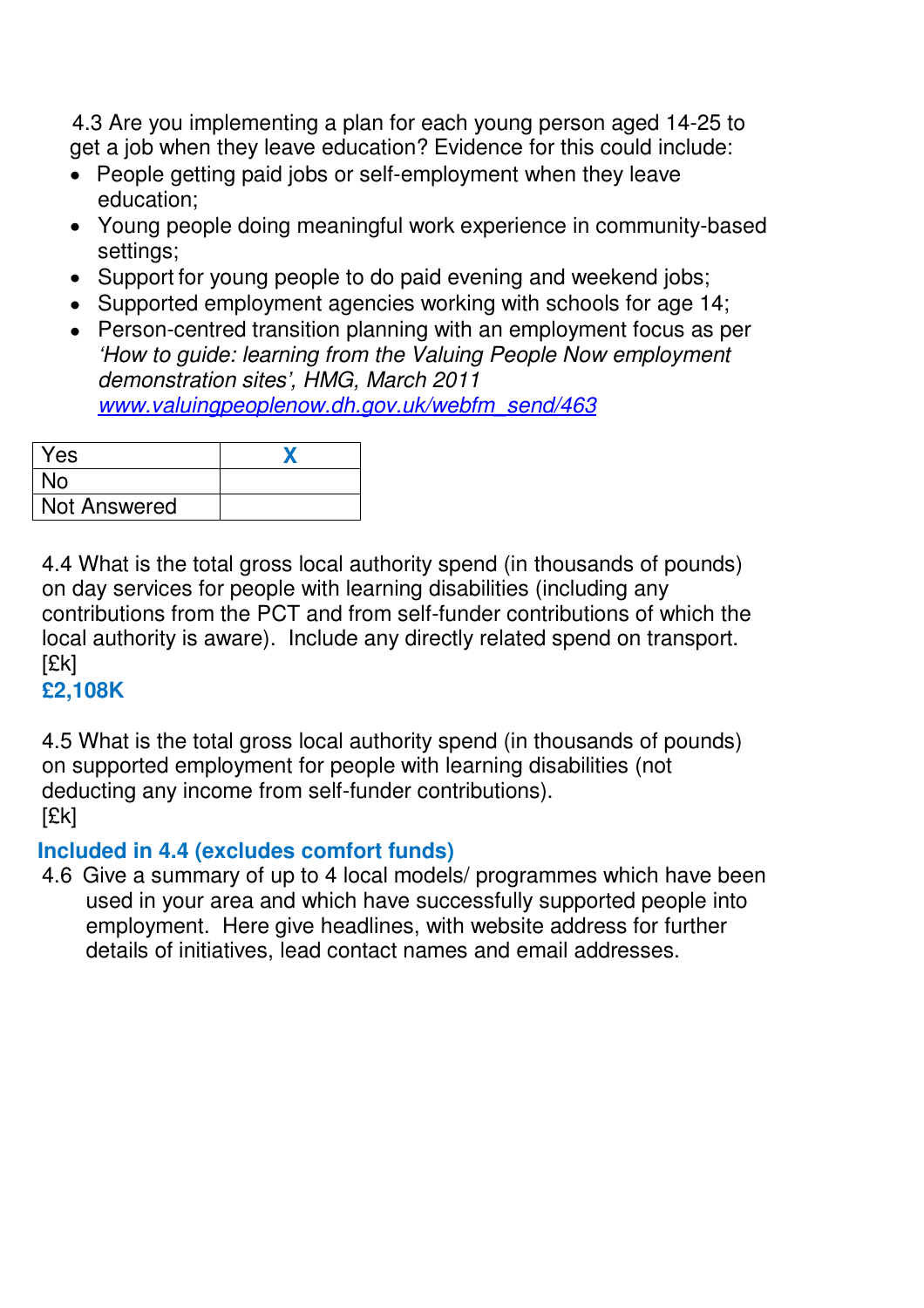|    | Headline (up to                           | Website        | Contact       | Contact email             |
|----|-------------------------------------------|----------------|---------------|---------------------------|
|    | 250 characters)                           | location       | name          | address                   |
| 1. | <b>Country Garden</b>                     | www.halton.gov | <b>Eileen</b> | eileen.clarke@halton.gov. |
|    | <b>Catering is part of</b>                | <u>.uk</u>     | <b>Clarke</b> | uk                        |
|    | the Halton                                |                |               |                           |
|    | <b>Community</b>                          |                |               |                           |
|    | <b>Services</b>                           |                |               |                           |
|    | businesses and                            |                |               |                           |
|    | provides work                             |                |               |                           |
|    | opportunities for                         |                |               |                           |
|    | adults within the                         |                |               |                           |
|    | borough with                              |                |               |                           |
|    | disabilities.                             |                |               |                           |
|    | <b>Country Garden</b>                     |                |               |                           |
|    | <b>Catering has the</b>                   |                |               |                           |
|    | franchise to run 3                        |                |               |                           |
|    | <b>Community Cafes</b>                    |                |               |                           |
|    | in Norton Priory                          |                |               |                           |
|    | Museum,                                   |                |               |                           |
|    | <b>Murdishaw</b>                          |                |               |                           |
|    | <b>Community Centre</b>                   |                |               |                           |
|    | and Dorset                                |                |               |                           |
|    | <b>Gardents. In the</b>                   |                |               |                           |
|    | past year a Micro-                        |                |               |                           |
|    | <b>Brewery, Tea Room</b><br>and Ice Cream |                |               |                           |
|    | <b>Parlour have been</b>                  |                |               |                           |
|    | added to the                              |                |               |                           |
|    | catering franchise.                       |                |               |                           |
|    | The key aim is to                         |                |               |                           |
|    | equip previously                          |                |               |                           |
|    | disadvantaged                             |                |               |                           |
|    | people with the                           |                |               |                           |
|    | appropriate                               |                |               |                           |
|    | catering/brewery                          |                |               |                           |
|    | skills so they can                        |                |               |                           |
|    | compete alongside                         |                |               |                           |
|    | the rest of the local                     |                |               |                           |
|    | population of a                           |                |               |                           |
|    | working age, in the                       |                |               |                           |
|    | job market.                               |                |               |                           |
|    |                                           |                |               |                           |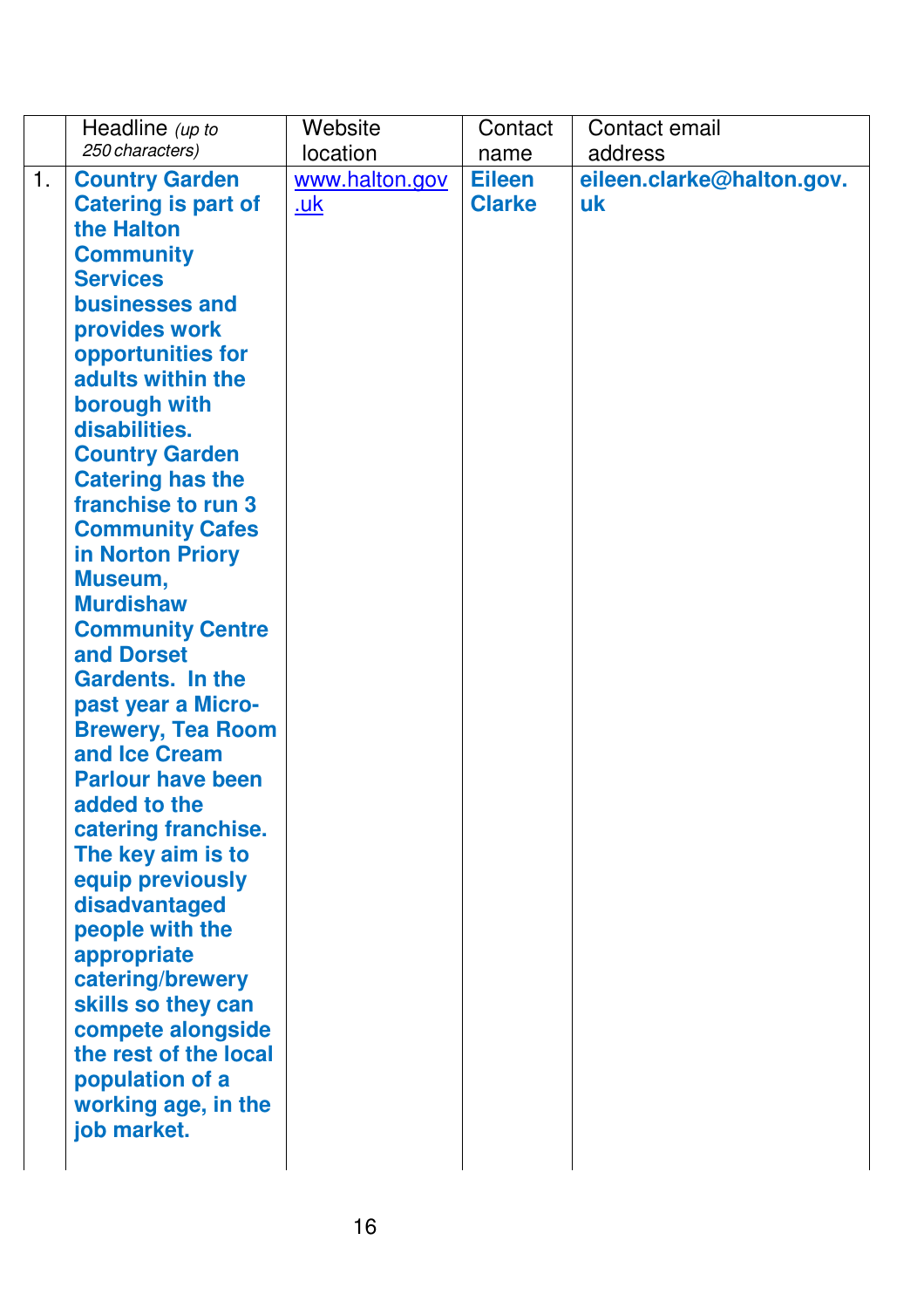| $\overline{2}$ | <b>Altered Images</b>        | www.halton.gov. | <b>Eileen</b> | eileen.clarke@halton.gov.uk |
|----------------|------------------------------|-----------------|---------------|-----------------------------|
|                | <b>Hairdressing Salon</b>    | <u>uk</u>       | <b>Clarke</b> |                             |
|                | is also part of the          |                 |               |                             |
|                | service and is a             |                 |               |                             |
|                | working salon                |                 |               |                             |
|                | based in Runcorn.            |                 |               |                             |
|                | The salon offers             |                 |               |                             |
|                | people with a                |                 |               |                             |
|                | disability (trainee          |                 |               |                             |
|                | stylists) the chance         |                 |               |                             |
|                | to work in an                |                 |               |                             |
|                | authentic salon and          |                 |               |                             |
|                | learn an adapted             |                 |               |                             |
|                | form of the City &           |                 |               |                             |
|                | <b>Guilds qualification.</b> |                 |               |                             |
|                | <b>Four trainee stylists</b> |                 |               |                             |
|                | work in the salon            |                 |               |                             |
|                | each day and gives           |                 |               |                             |
|                | them the                     |                 |               |                             |
|                | opportunity to learn         |                 |               |                             |
|                | a skill and the ethics       |                 |               |                             |
|                | of work. The long            |                 |               |                             |
|                | term aim is for a            |                 |               |                             |
|                | trainee stylist to find      |                 |               |                             |
|                | employment in a              |                 |               |                             |
|                | commercial salon             |                 |               |                             |
|                | once they have               |                 |               |                             |
|                |                              |                 |               |                             |
|                | learning outcomes.           |                 |               |                             |
|                |                              |                 |               |                             |
|                |                              |                 |               |                             |
|                |                              |                 |               |                             |
|                |                              |                 |               |                             |
|                |                              |                 |               |                             |
|                |                              |                 |               |                             |
|                |                              |                 |               |                             |
|                |                              |                 |               |                             |
|                |                              |                 |               |                             |
|                |                              |                 |               |                             |
|                |                              |                 |               |                             |
|                |                              |                 |               |                             |
|                | achieved all the             |                 |               |                             |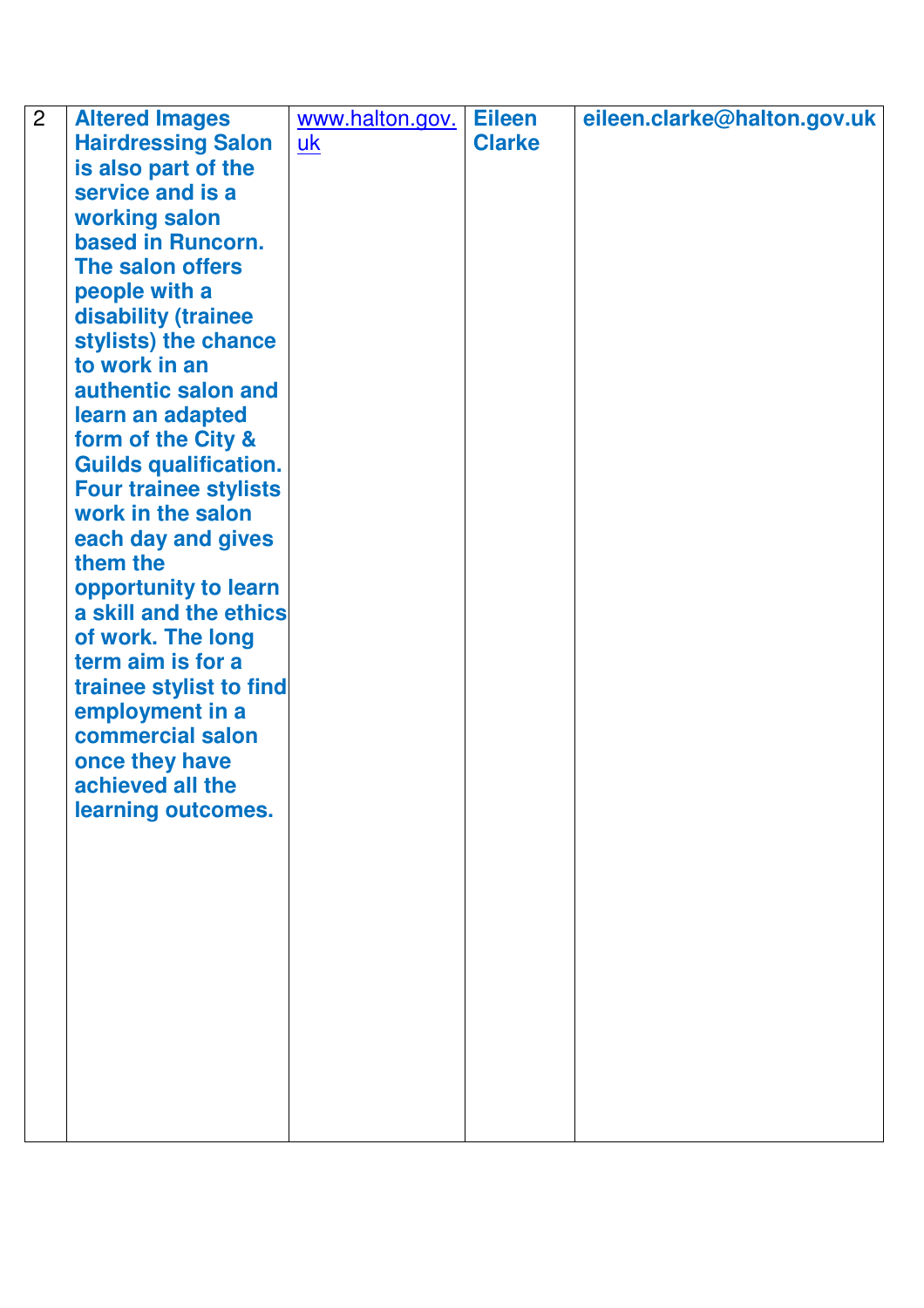| 3 | <b>ShopMobility is another</b> | www.halton.gov.u        | <b>Eileen</b> | eileen.clarke@halton.gov.uk |
|---|--------------------------------|-------------------------|---------------|-----------------------------|
|   | business which has             | $\overline{\mathbf{k}}$ | <b>Clarke</b> |                             |
|   | been set up and offers         |                         |               |                             |
|   | a wide range of                |                         |               |                             |
|   | opportunities for its          |                         |               |                             |
|   | workers to learn the           |                         |               |                             |
|   | craft of customer care         |                         |               |                             |
|   | and reception duties.          |                         |               |                             |
|   | <b>ShopMobility is a</b>       |                         |               |                             |
|   | valuable resource for          |                         |               |                             |
|   | the local economy as it        |                         |               |                             |
|   | enables the general            |                         |               |                             |
|   | public with mobility           |                         |               |                             |
|   | issues, retail access          |                         |               |                             |
|   | with the additional            |                         |               |                             |
|   | benefit for its workers,       |                         |               |                             |
|   | that they are learning a       |                         |               |                             |
|   | trade and are valued for       |                         |               |                             |
|   | their role. The shop is        |                         |               |                             |
|   | open 6 days a week to          |                         |               |                             |
|   | meet the demands of            |                         |               |                             |
|   | the customer.                  |                         |               |                             |
|   | The success of the             |                         |               |                             |
|   | <b>ShopMobility has</b>        |                         |               |                             |
|   | resulted in the business       |                         |               |                             |
|   | expanding to Widnes            |                         |               |                             |
|   | were a branch has              |                         |               |                             |
|   | recently opened. Based         |                         |               |                             |
|   | on the same principle          |                         |               |                             |
|   | as the Runcorn branch,         |                         |               |                             |
|   | the shop can                   |                         |               |                             |
|   | accommodate 3                  |                         |               |                             |
|   | customer care trainees         |                         |               |                             |
|   | per day supported by           |                         |               |                             |
|   | staff, the trainees are        |                         |               |                             |
|   | involved in all aspects        |                         |               |                             |
|   | of running the shop, the       |                         |               |                             |
|   | duties are shared so all       |                         |               |                             |
|   | have an opportunity to         |                         |               |                             |
|   | learn, we focus on what        |                         |               |                             |
|   | people can achieve as          |                         |               |                             |
|   | opposed to what they           |                         |               |                             |
|   | cannot.                        |                         |               |                             |
|   |                                |                         |               |                             |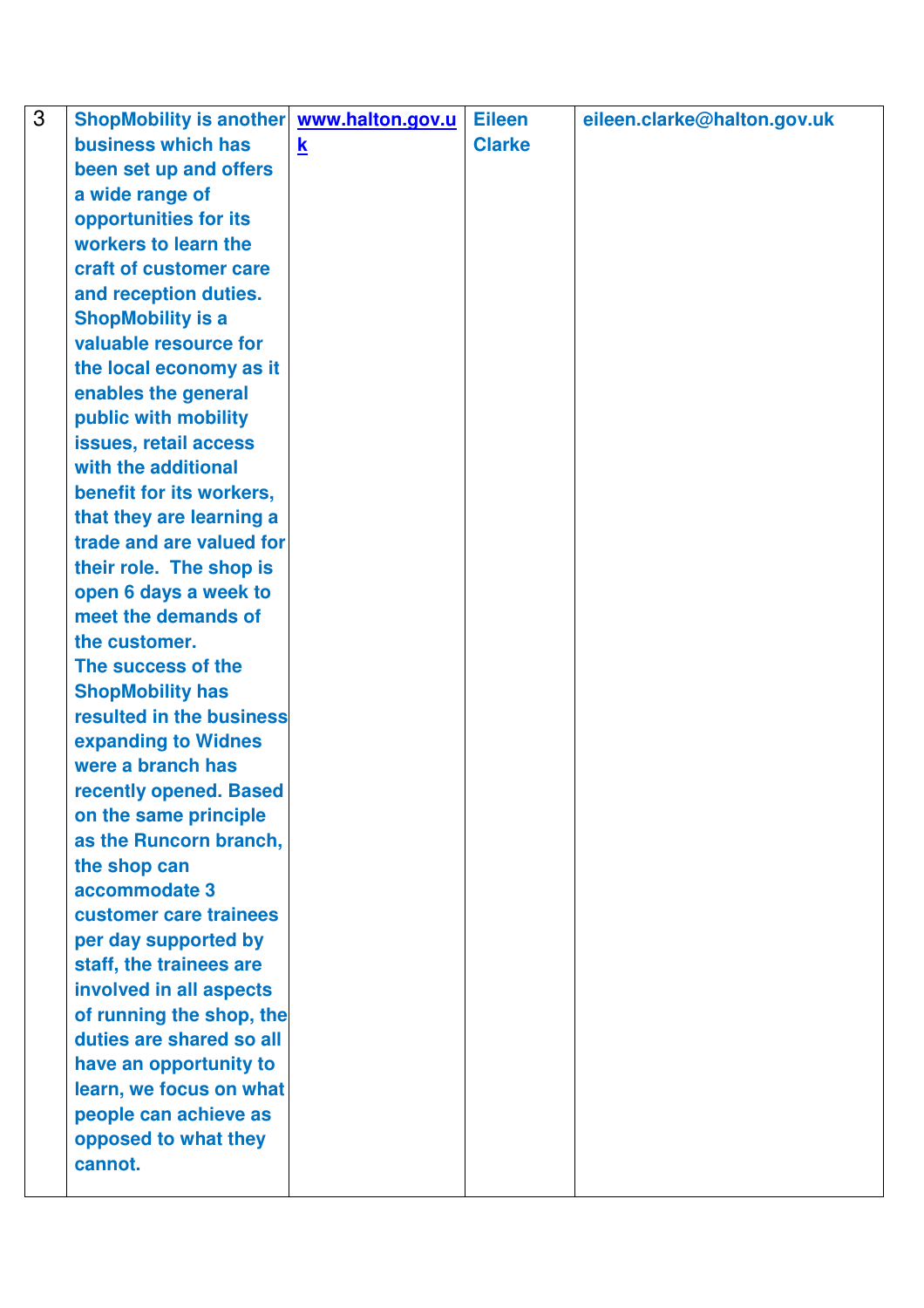| $\overline{4}$ | <b>Supported Employment</b> |  | Mike Fredson mike.fredson@halton.gov.uk |
|----------------|-----------------------------|--|-----------------------------------------|
|                | is a local provision for    |  |                                         |
|                | people with disabilities    |  |                                         |
|                | or health related           |  |                                         |
|                | conditions who need         |  |                                         |
|                | support improving their     |  |                                         |
|                | employability skills.       |  |                                         |
|                | After referral, an          |  |                                         |
|                | assessment can be           |  |                                         |
|                | made to identify            |  |                                         |
|                | candidate's previous        |  |                                         |
|                | work history, education     |  |                                         |
|                | and qualifications and      |  |                                         |
|                | also any barriers           |  |                                         |
|                | preventing them from        |  |                                         |
|                | gaining employment.         |  |                                         |
|                | <b>Working with</b>         |  |                                         |
|                | partnership                 |  |                                         |
|                | organisations',             |  |                                         |
|                | candidates can be           |  |                                         |
|                | referred to improve         |  |                                         |
|                | their skills via            |  |                                         |
|                | education or training,      |  |                                         |
|                | suitable work               |  |                                         |
|                | experience or               |  |                                         |
|                | employment                  |  |                                         |
|                | opportunities can be        |  |                                         |
|                | sourced to match an         |  |                                         |
|                | individual's skill and      |  |                                         |
|                | ability. Ongoing in         |  |                                         |
|                | work support can also       |  |                                         |
|                | be provided to help an      |  |                                         |
|                | individual remain in        |  |                                         |
|                | sustainable                 |  |                                         |
|                | employment.                 |  |                                         |
|                |                             |  |                                         |
|                |                             |  |                                         |
|                |                             |  |                                         |
|                |                             |  |                                         |
|                |                             |  |                                         |
|                |                             |  |                                         |
|                |                             |  |                                         |
|                |                             |  |                                         |
|                |                             |  |                                         |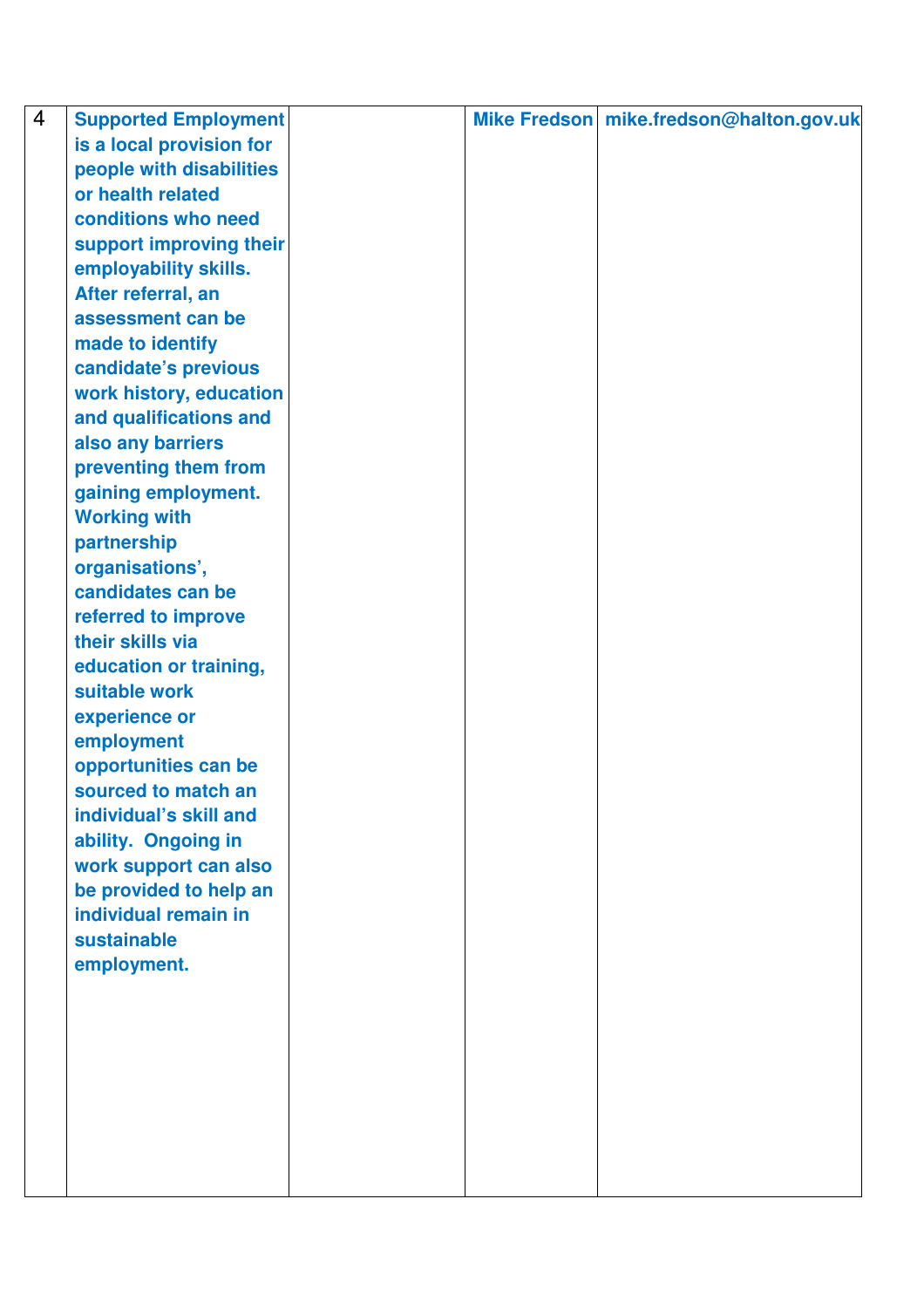## 5. **Other local developments/ good practice of note**

![](_page_25_Picture_1.jpeg)

Briefly highlight any other developments / good practice that you would like to highlight for sharing, including lead persons contact details ( this may include regional and locally agreed priorities). It would be very helpful to show good practice which involves family carers :

**The local self-advocate support group ran a number events about Hate Crime, Staying Safe and Abuse. The latter focused on explaining different types of abuse, how to recognize it and how to be confident enough to report it. Comments made relating to local transport have been followed up by the Council with local bus companies. A self-advocate has been invited to sit on the Local Transport Partnership.** 

**Halton Speak Out also held a Positive Outcomes for People conference in June 2012. This conference looked at the amount of support people with learning disabilities receive, to remain independent but also look at the best use of limited resources.** 

Give a summary of up to 4 other local developments or good practice that you would like to highlight for sharing. This may include regional and locally agreed priorities). It would be very helpful to show good practice which involves family carers.

 Here give headlines, Outlines (up to 1000 characters) and website address for further details of initiatives, lead contact names and email addresses.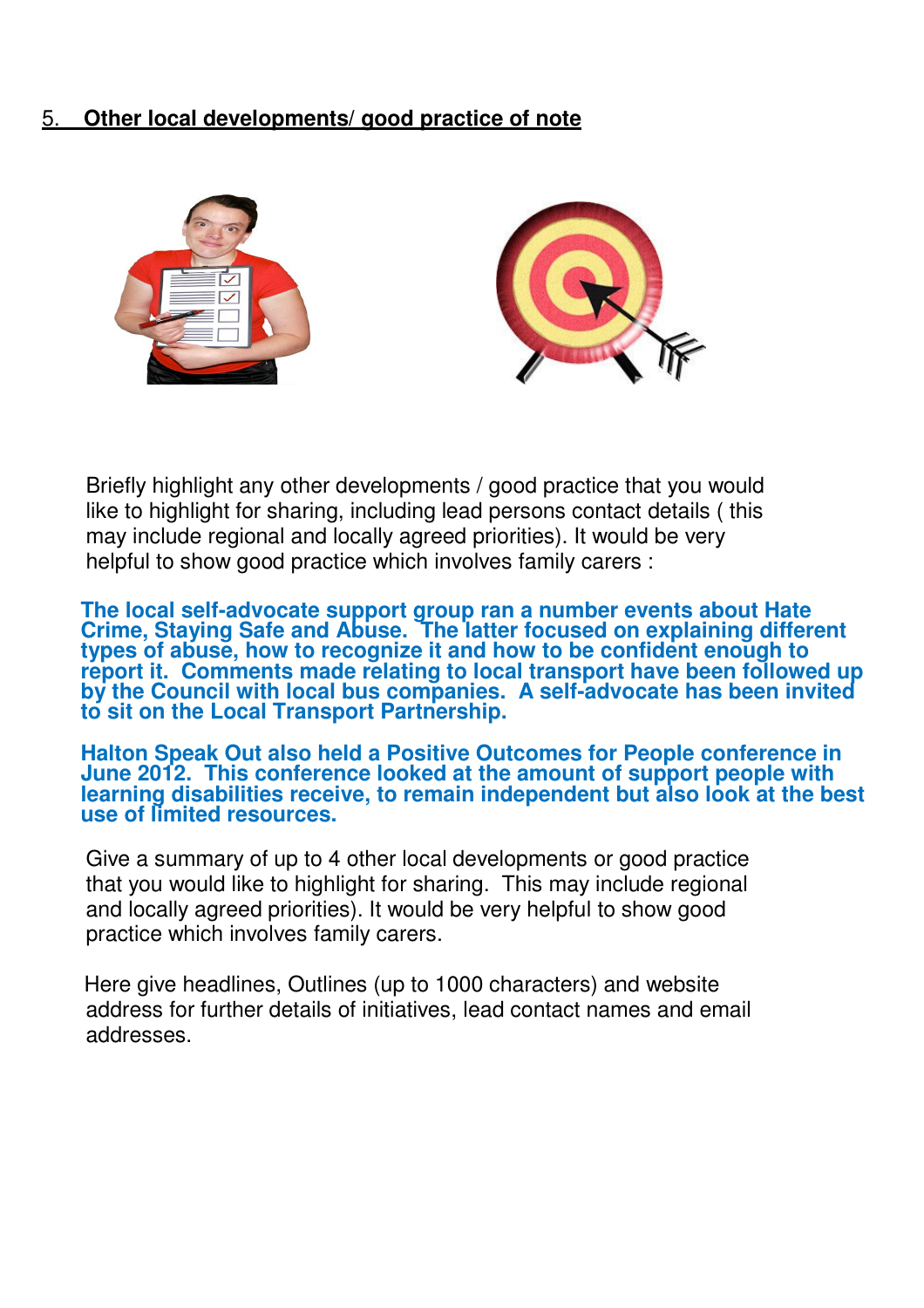|   | Headline (up to          | Outline (up to                             | Website          | Contact                | Contact email       |
|---|--------------------------|--------------------------------------------|------------------|------------------------|---------------------|
|   | 250 characters)          | 1000 characters                            | location         | name                   | address             |
| 1 | <b>The Positive</b>      | This service is                            | http://moderngo  | <b>Maria Saville,</b>  | maria.saville@halto |
|   | <b>Behaviour Support</b> | hosted by Halton                           | v.halton.gov.uk/ | <b>Principal</b>       | n.gov.uk            |
|   | <b>Service (PBSS)</b>    | <b>Borough Council</b>                     | documents/s249   | Manager,               |                     |
|   | takes referrals to       | and works across                           | 14/Positive%20   | <b>Positive</b>        |                     |
|   | work with children       | both health and                            | Behaviour%20S    | <b>Behaviour</b>       |                     |
|   | and adults with          | social care in the                         | upport%20Servi   | <b>Support Service</b> |                     |
|   | learning disabilities    | boroughs of Halton,                        | ce%20PPP.doc.    |                        |                     |
|   | and/or autism            | <b>St Helens &amp;</b>                     | pdf              |                        |                     |
|   | specific conditions      | Knowlsey.                                  |                  |                        |                     |
|   | who are the most         | It is a specialist                         |                  |                        |                     |
|   | challenging.             | service of                                 |                  |                        |                     |
|   |                          | accredited                                 |                  |                        |                     |
|   |                          | <b>Behaviour Analysts</b>                  |                  |                        |                     |
|   |                          | who work                                   |                  |                        |                     |
|   |                          | collaboratively with                       |                  |                        |                     |
|   |                          | the individual, their                      |                  |                        |                     |
|   |                          | family and front line<br>service staff and |                  |                        |                     |
|   |                          | other professionals                        |                  |                        |                     |
|   |                          | to develop more                            |                  |                        |                     |
|   |                          | bespoke (person                            |                  |                        |                     |
|   |                          | centred) active                            |                  |                        |                     |
|   |                          | support approach.                          |                  |                        |                     |
|   |                          | The overall aim of                         |                  |                        |                     |
|   |                          | the service it to                          |                  |                        |                     |
|   |                          | reduce the                                 |                  |                        |                     |
|   |                          | frequency, intensity                       |                  |                        |                     |
|   |                          | and duration of                            |                  |                        |                     |
|   |                          | challenging                                |                  |                        |                     |
|   |                          | behavior of people                         |                  |                        |                     |
|   |                          | with a learning                            |                  |                        |                     |
|   |                          | disability and this is                     |                  |                        |                     |
|   |                          | achieved by                                |                  |                        |                     |
|   |                          | ensuring a                                 |                  |                        |                     |
|   |                          | consistent approach                        |                  |                        |                     |
|   |                          | across both formal                         |                  |                        |                     |
|   |                          | and informal                               |                  |                        |                     |
|   |                          | support. The service                       |                  |                        |                     |
|   |                          | works across all age                       |                  |                        |                     |
|   |                          | groups through                             |                  |                        |                     |
|   |                          | specialist arms for                        |                  |                        |                     |
|   |                          | <b>Children and Adults</b>                 |                  |                        |                     |
|   |                          |                                            |                  |                        |                     |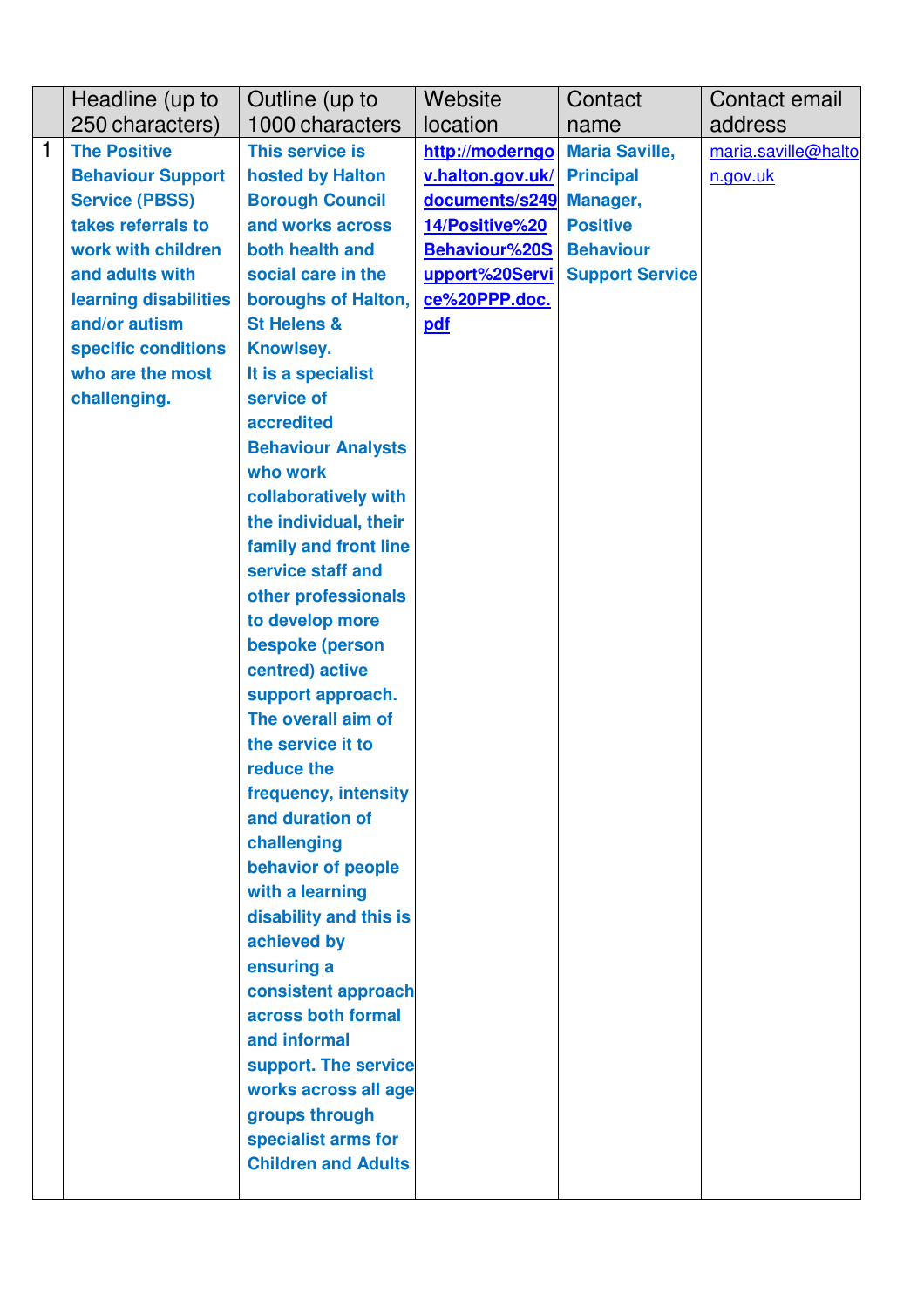| $\overline{2}$ | In 2011, Halton             | The NAS review has         | http://moderngo  | <b>John Williams -</b>  | john.williams@hal |
|----------------|-----------------------------|----------------------------|------------------|-------------------------|-------------------|
|                | <b>Borough Council</b>      | highlighted areas of       | v.halton.gov.uk/ | <b>Commissioning</b>    | ton.gov.uk        |
|                | commissioned the            | good practice within       | documents/s255   | <b>Manager</b>          |                   |
|                | <b>National Autistic</b>    | <b>Halton Borough</b>      | 92/Draft%20Scr   | <b>(Learning</b>        |                   |
|                | <b>Society to conduct</b>   | <b>Council's current</b>   | utiny%20Review   | Disability,             |                   |
|                | an independent and          | provision, the             | %20Autism%20     | <b>Autism and</b>       |                   |
|                | objective strategic         | recommendations            | June%202012.d    | <b>Transition Lead)</b> |                   |
|                | review of service           | will enable the            | oc.pdf           |                         |                   |
|                | provision in Halton         | <b>Council to continue</b> |                  |                         |                   |
|                | for children and            | to develop an              |                  |                         |                   |
|                | adults with Autism          | <b>Autism Strategy</b>     |                  |                         |                   |
|                | (including                  | across both                |                  |                         |                   |
|                | <b>Asperger's and</b>       | <b>Children's and</b>      |                  |                         |                   |
|                | <b>Autism and</b>           | <b>Adults service, as</b>  |                  |                         |                   |
|                | <b>Learning Disability)</b> | well as Members            |                  |                         |                   |
|                | incorporating               | (Councillors) led          |                  |                         |                   |
|                | recommendations             | <b>Scrutiny Review of</b>  |                  |                         |                   |
|                | for further                 | <b>Autism for Adults.</b>  |                  |                         |                   |
|                | developments.               | <b>The Autism Strategy</b> |                  |                         |                   |
|                |                             | and Member's               |                  |                         |                   |
|                |                             | review have                |                  |                         |                   |
|                |                             | developed action           |                  |                         |                   |
|                |                             | plans to continue to       |                  |                         |                   |
|                |                             | develop services           |                  |                         |                   |
|                |                             | within Halton for          |                  |                         |                   |
|                |                             | those with Autism.         |                  |                         |                   |
|                |                             | The overall aim of         |                  |                         |                   |
|                |                             | the Autism Strategy        |                  |                         |                   |
|                |                             | is to ensure that          |                  |                         |                   |
|                |                             | children and adults        |                  |                         |                   |
|                |                             | living in Halton will      |                  |                         |                   |
|                |                             | have access to             |                  |                         |                   |
|                |                             | effective/                 |                  |                         |                   |
|                |                             | appropriate                |                  |                         |                   |
|                |                             | diagnosis,                 |                  |                         |                   |
|                |                             | assessment and             |                  |                         |                   |
|                |                             | services for               |                  |                         |                   |
|                |                             | supporting those           |                  |                         |                   |
|                |                             | with autism                |                  |                         |                   |
|                |                             | spectrum                   |                  |                         |                   |
|                |                             | conditions. All            |                  |                         |                   |
|                |                             | statutory guidance         |                  |                         |                   |
|                |                             | will be adhered to in      |                  |                         |                   |
|                |                             | order to ensure that       |                  |                         |                   |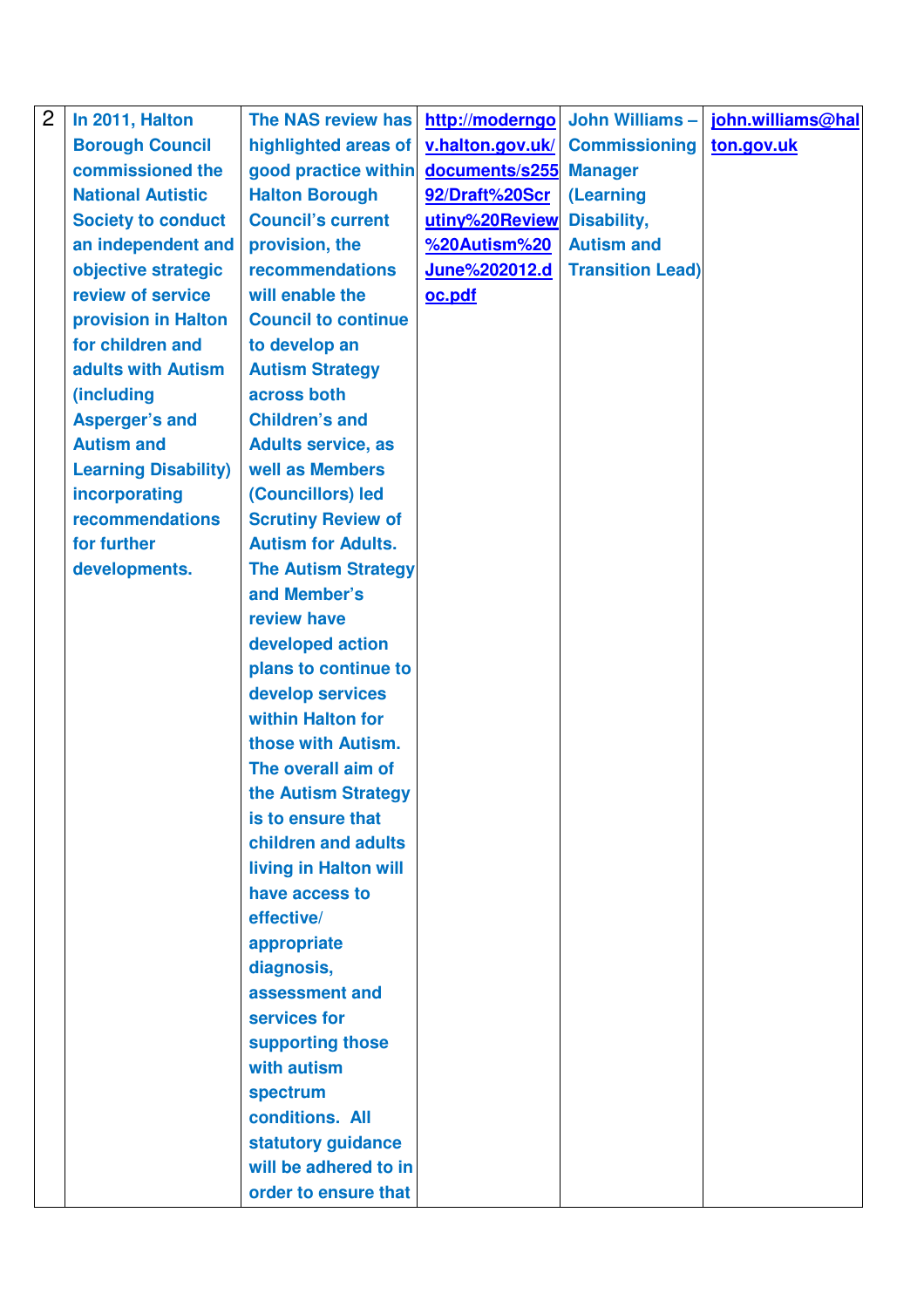| 3<br><b>The Market Garden</b><br><b>The Market Garden</b><br>www.halton.gov Eileen Clarke<br>eileen.clarke@halt<br>is another business<br>on.gov.uk<br>operates across the<br><u>.uk</u><br>borough its<br>venture set up by<br><b>Halton Communities</b><br>portfolio includes<br><b>Services for people</b><br><b>Hough Green Park,</b><br>with disabilities.<br>where a section of<br>the park is<br>dedicated to the<br>growth of<br>vegetables, plants &<br>compost. Hale<br>Road allotment,<br><b>Mylers Meadow fruit</b><br>farm and the raised<br>vegetable and plant<br>area at the<br><b>Independent Living</b><br>Centre.<br>The key tasks<br>involve a wide circle<br>of people of<br>differing levels of<br>disability who are<br>engaged in all<br>aspects of growth<br>and maintenance,<br>the home grown<br>fresh produce is<br>sold to Country<br><b>Garden Catering.</b><br><b>The Market Garden</b><br>offers people with a<br>disability an<br>opportunity to see<br>the fruits of their<br>labour as they tend |
|-------------------------------------------------------------------------------------------------------------------------------------------------------------------------------------------------------------------------------------------------------------------------------------------------------------------------------------------------------------------------------------------------------------------------------------------------------------------------------------------------------------------------------------------------------------------------------------------------------------------------------------------------------------------------------------------------------------------------------------------------------------------------------------------------------------------------------------------------------------------------------------------------------------------------------------------------------------------------------------------------------------------------------------|
| to the produce,<br>maintain the<br>grounds and have<br>developed work<br>force skills.                                                                                                                                                                                                                                                                                                                                                                                                                                                                                                                                                                                                                                                                                                                                                                                                                                                                                                                                              |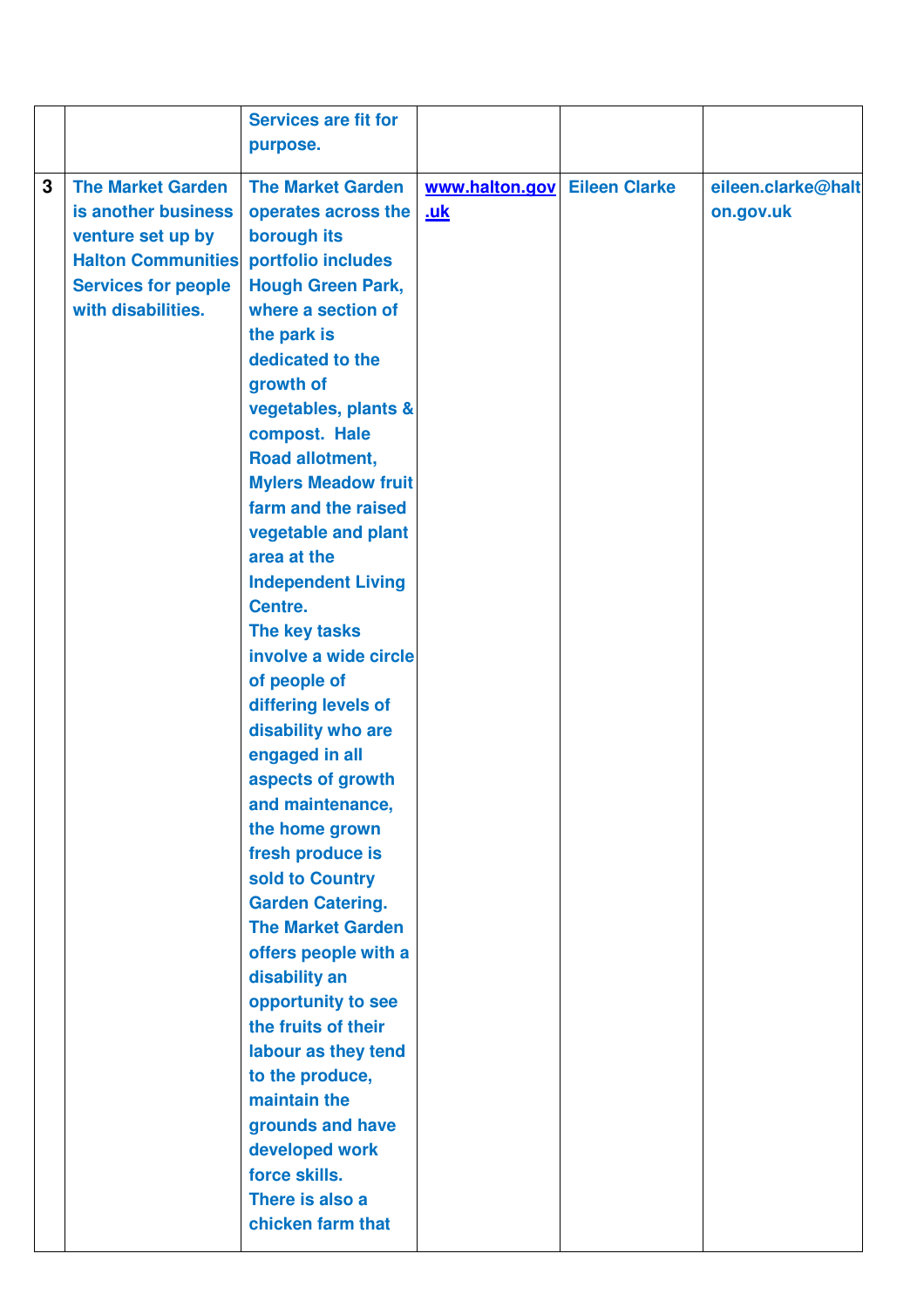|  | erected and was            |  |  |
|--|----------------------------|--|--|
|  | maintained by MG           |  |  |
|  | Groundwork's.              |  |  |
|  | <b>Chicken husbandry</b>   |  |  |
|  |                            |  |  |
|  | is conducted by            |  |  |
|  | people with more           |  |  |
|  | complex support            |  |  |
|  | needs, the free            |  |  |
|  | range eggs                 |  |  |
|  | collected are sold to      |  |  |
|  | <b>Country Garden</b>      |  |  |
|  | <b>Catering and to Cup</b> |  |  |
|  |                            |  |  |
|  | <b>Cake Confectionary,</b> |  |  |
|  | which also sell their      |  |  |
|  | produce to the             |  |  |
|  | cafes.                     |  |  |
|  | Over a period of a         |  |  |
|  | week approximately         |  |  |
|  | 20 people per day          |  |  |
|  |                            |  |  |
|  | are responsible for        |  |  |
|  | the Market Garden          |  |  |
|  | and its produce, it is     |  |  |
|  | intended that once         |  |  |
|  | skilled, people will       |  |  |
|  | find employment            |  |  |
|  | linked to this area of     |  |  |
|  | work.                      |  |  |
|  |                            |  |  |
|  |                            |  |  |
|  |                            |  |  |
|  |                            |  |  |
|  |                            |  |  |
|  |                            |  |  |
|  |                            |  |  |
|  |                            |  |  |
|  |                            |  |  |
|  |                            |  |  |
|  |                            |  |  |
|  |                            |  |  |
|  |                            |  |  |
|  |                            |  |  |
|  |                            |  |  |
|  |                            |  |  |
|  |                            |  |  |
|  |                            |  |  |
|  |                            |  |  |
|  |                            |  |  |
|  |                            |  |  |
|  |                            |  |  |
|  |                            |  |  |
|  |                            |  |  |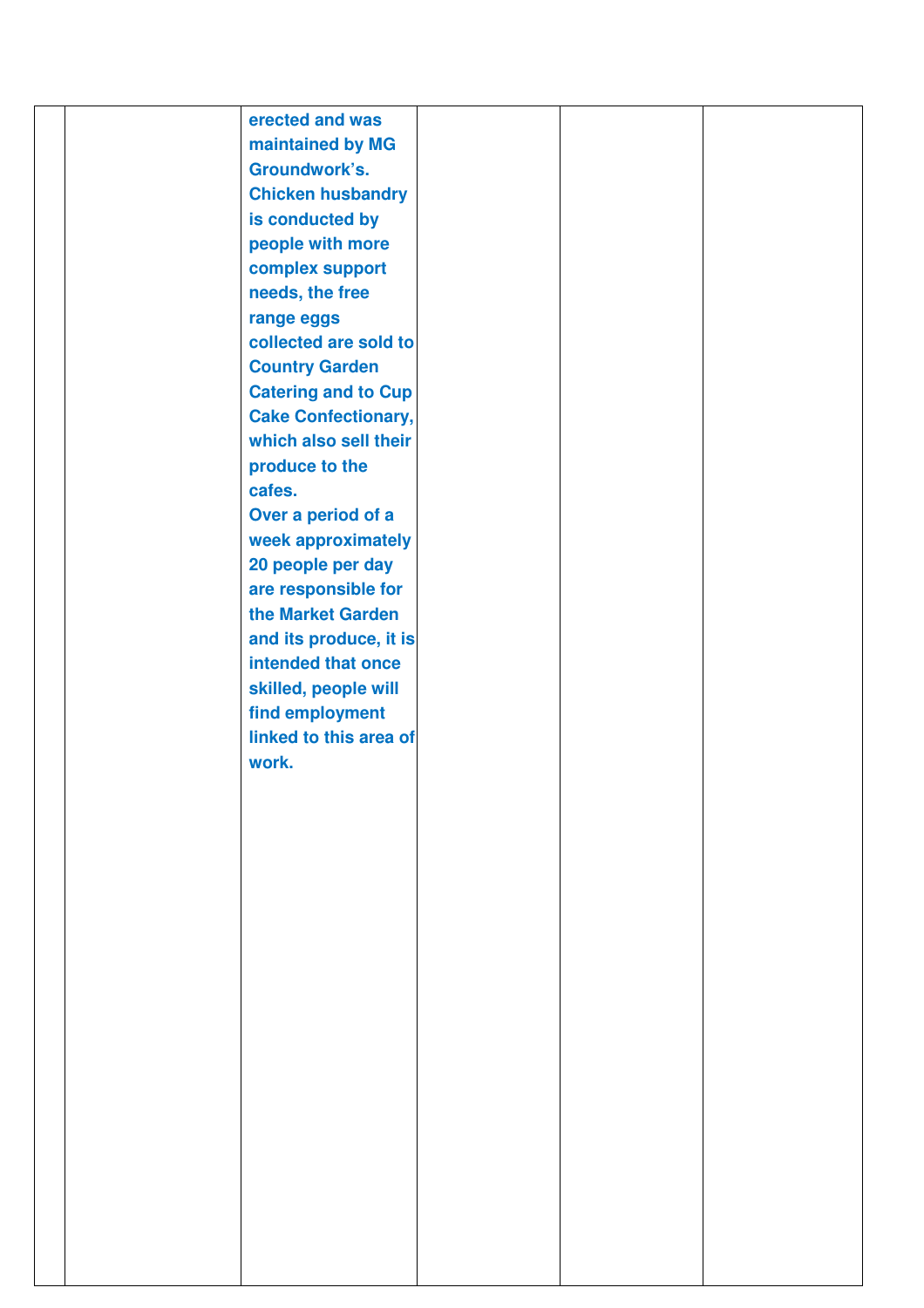| 4 | <b>Halton Speak Out</b>                     | <b>Jigsaw for Jobs will</b>                | http://brightsparksh Mal Hamspon | hampsonmal@aol |
|---|---------------------------------------------|--------------------------------------------|----------------------------------|----------------|
|   | have been                                   | start working with                         | alton.files.wordpres             | .com           |
|   | commissioned to set                         | 15 young people in                         | s.com/2012/02/jigs               |                |
|   | up a three year                             | their last three years aws-for-jobs-lores- |                                  |                |
|   | <b>Jigsaws for Jobs</b>                     | of school. All the                         | pdf.pdf                          |                |
|   | project. The aim is                         | people who have                            |                                  |                |
|   | to work with young                          | the job of helping                         |                                  |                |
|   | people with learning                        | people to find work                        |                                  |                |
|   | disabilities to get real in Halton, need to |                                            |                                  |                |
|   | work and be in                              | work together with                         |                                  |                |
|   | control of their lives                      | the person and their                       |                                  |                |
|   | and future.                                 | family.                                    |                                  |                |
|   |                                             | In Jigsaws for Jobs,                       |                                  |                |
|   |                                             | each piece of the                          |                                  |                |
|   |                                             | jigsaw will show all                       |                                  |                |
|   |                                             | the people involved                        |                                  |                |
|   |                                             | and the jobs they                          |                                  |                |
|   |                                             | are going to do.                           |                                  |                |
|   |                                             | <b>When everybody</b>                      |                                  |                |
|   |                                             | works on their piece                       |                                  |                |
|   |                                             | of the jigsaw, they                        |                                  |                |
|   |                                             | will be supporting                         |                                  |                |
|   |                                             | young people with                          |                                  |                |
|   |                                             | learning disabilities                      |                                  |                |
|   |                                             | into paid work or on                       |                                  |                |
|   |                                             | courses leading to                         |                                  |                |
|   |                                             | paid work.                                 |                                  |                |
|   |                                             | <b>Each person will</b>                    |                                  |                |
|   |                                             | have a person                              |                                  |                |
|   |                                             | centred review                             |                                  |                |
|   |                                             | meeting to help                            |                                  |                |
|   |                                             | them to start                              |                                  |                |
|   |                                             | thinking about work                        |                                  |                |
|   |                                             | they would like to                         |                                  |                |
|   |                                             | do. They will have                         |                                  |                |
|   |                                             | support to think                           |                                  |                |
|   |                                             | about what they are                        |                                  |                |
|   |                                             | good at and things                         |                                  |                |
|   |                                             | they enjoy doing.                          |                                  |                |
|   |                                             |                                            |                                  |                |
|   |                                             |                                            |                                  |                |
|   |                                             |                                            |                                  |                |
|   |                                             |                                            |                                  |                |
|   |                                             |                                            |                                  |                |
|   |                                             |                                            |                                  |                |
|   |                                             |                                            |                                  |                |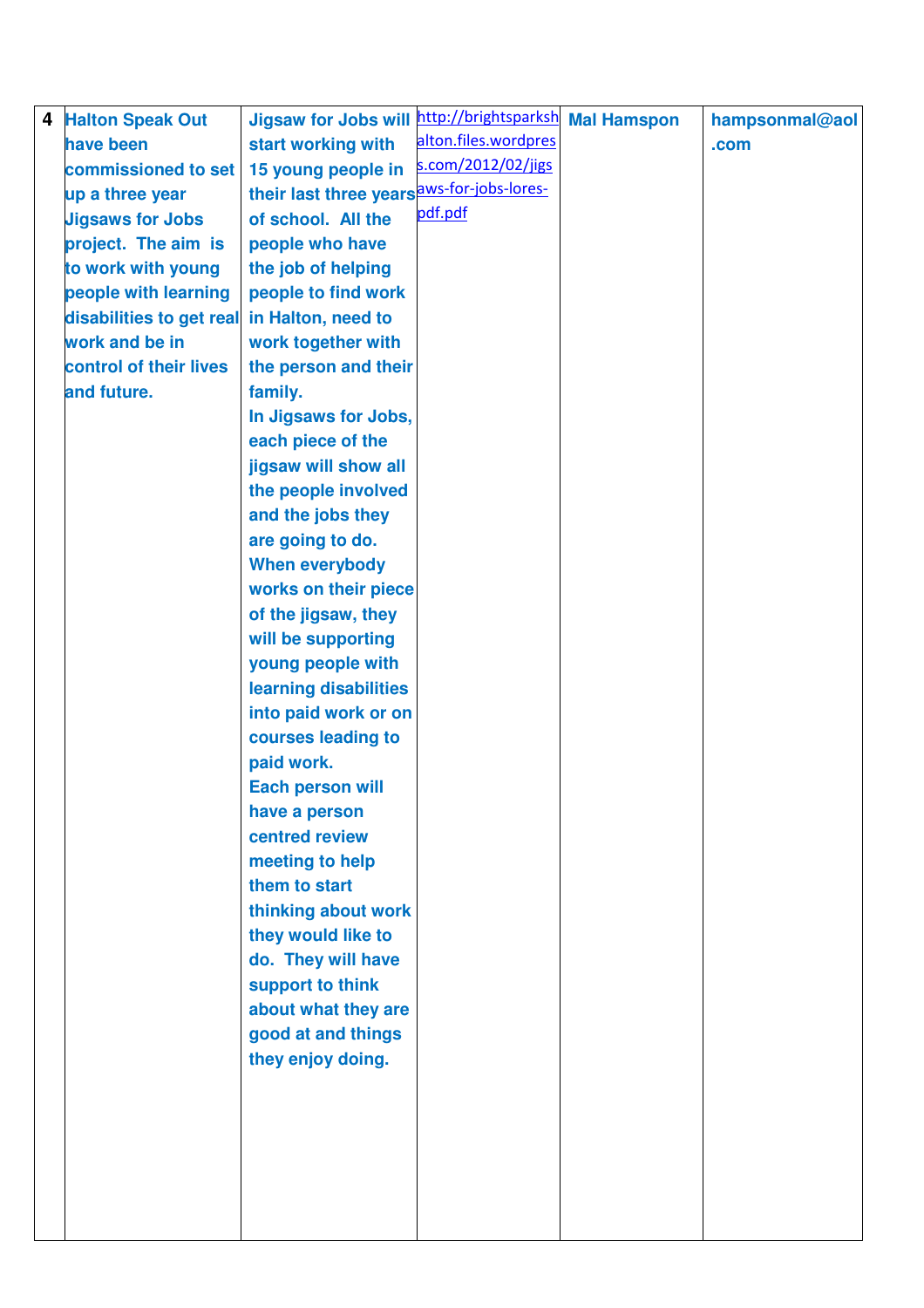## **6. Declaration/ agreement**

![](_page_31_Picture_1.jpeg)

#### **Name of Partnership Board**:

We confirm that we have been engaged in the completion of the annual report and confirm the data and information given in this report are accurate (as far as is known) and that this report has been agreed by Board members.

It was formally agreed at a meeting of the Partnership Board on:

#### **Signed (Co- chairs):**

…………………………………………………………… **Cllr Marie Wright** 

Print full name

| Print full name |  |
|-----------------|--|

#### **On behalf of members with a learning disability : Minister of People's Cabinet**

Signed :

Print full name :

Comments :